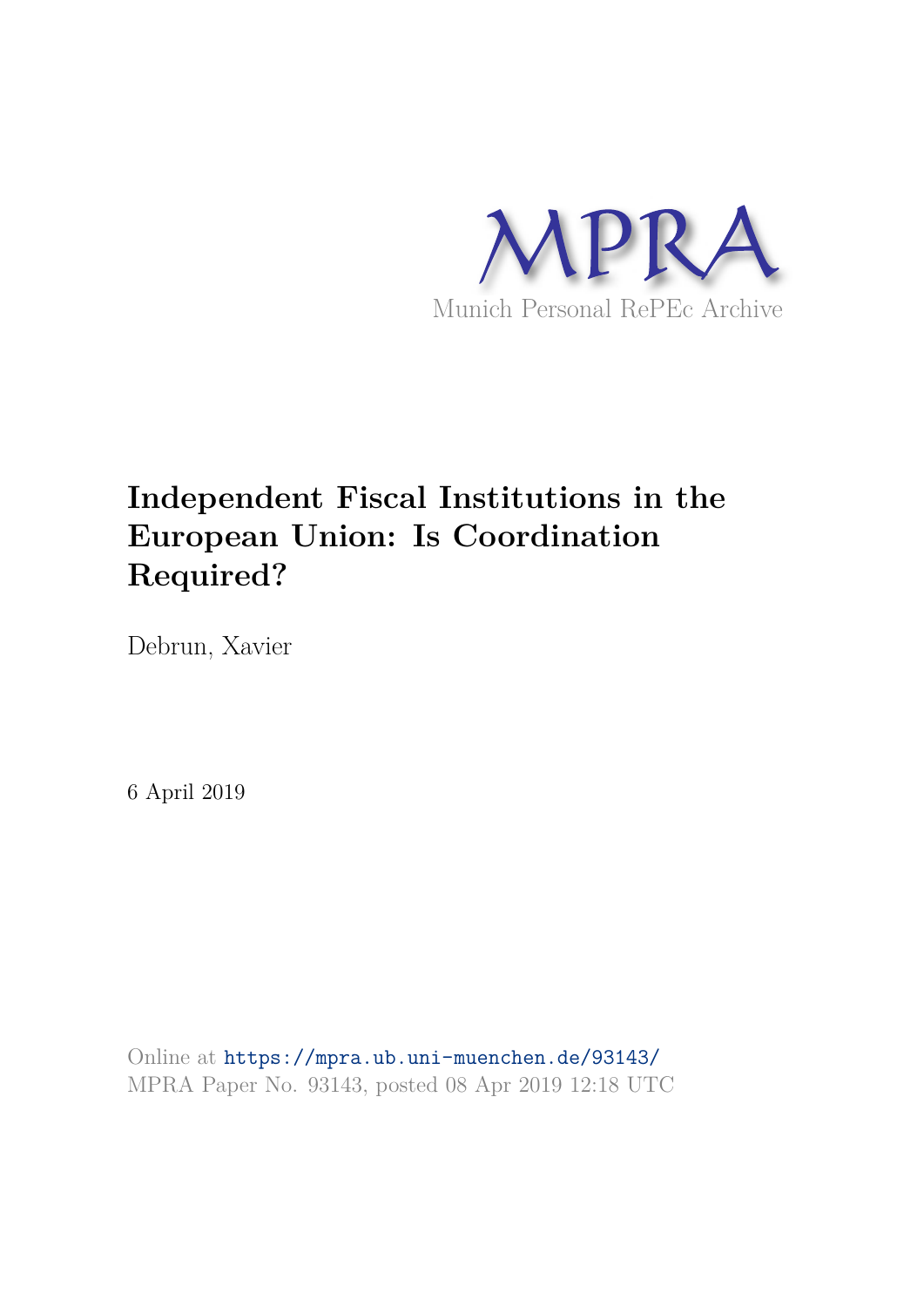# Independent Fiscal Institutions in the European Union: Is Coordination Required?

Xavier Debrun,<sup>1</sup>

Revised version: March 28, 2019.

Abstract. Increased reliance on national frameworks to improve compliance with EU standards of fiscal soundness calls for coordination among EU member states. We focus on the rationale and forms of coordination among national independent fiscal institutions (IFIs). IFIs aim at strengthening governments' incentives to adhere to national fiscal rules mainly through monitoring activities that provide non-partisan information on the conduct of fiscal policy to all stakeholders in the budget process. Such activities increase the costs of inadequate policies in terms of reputation loss, financing conditions, and electoral sanctions. The case for coordination is two-pronged. First, national IFIs are not all born equal, with questions remaining as to how some of them can effectively play their role. Accepting too many weak IFIs would undermine the aim of recent reforms to strengthen rules-based fiscal policy and bolster the stability of the euro area. Second, as national IFIs and the European Commission (EC) both monitor fiscal policies, disagreements could lead to cacophony and weaken IFIs' impact on the public debate about fiscal policy. Thus, coordination should aim at (i) ensuring that all national IFIs converge to international best practice in their operations and (ii) mitigating the risk of cacophony in fiscal surveillance. To preserve national IFIs independence, coordination—both between the EC and IFIs and among the latter—should be limited to information exchanges and peer-pressure-through-emulation. A beefed-up European Fiscal Board would have a key role to play in facilitating such coordination.

JEL Codes: F42, F55, H61.

 $\ddot{ }$ 

Keywords: Independent fiscal institutions, European Union, fiscal governance, international coordination, European Fiscal Board.

<sup>&</sup>lt;sup>1</sup> On leave from the International Monetary Fund. The views expressed in this paper are mine only. The paper was prepared for the First European Fiscal Board Workshop in Brussels, February 28, 2019. Without implications, I am grateful to Cinzia Alcidi, my discussant, Roel Beetsma, Stefan Ciobanu, Chiara Goretti, Martin Larch, Charles Wyplosz, and workshop participants for comments that led to many improvements in the paper.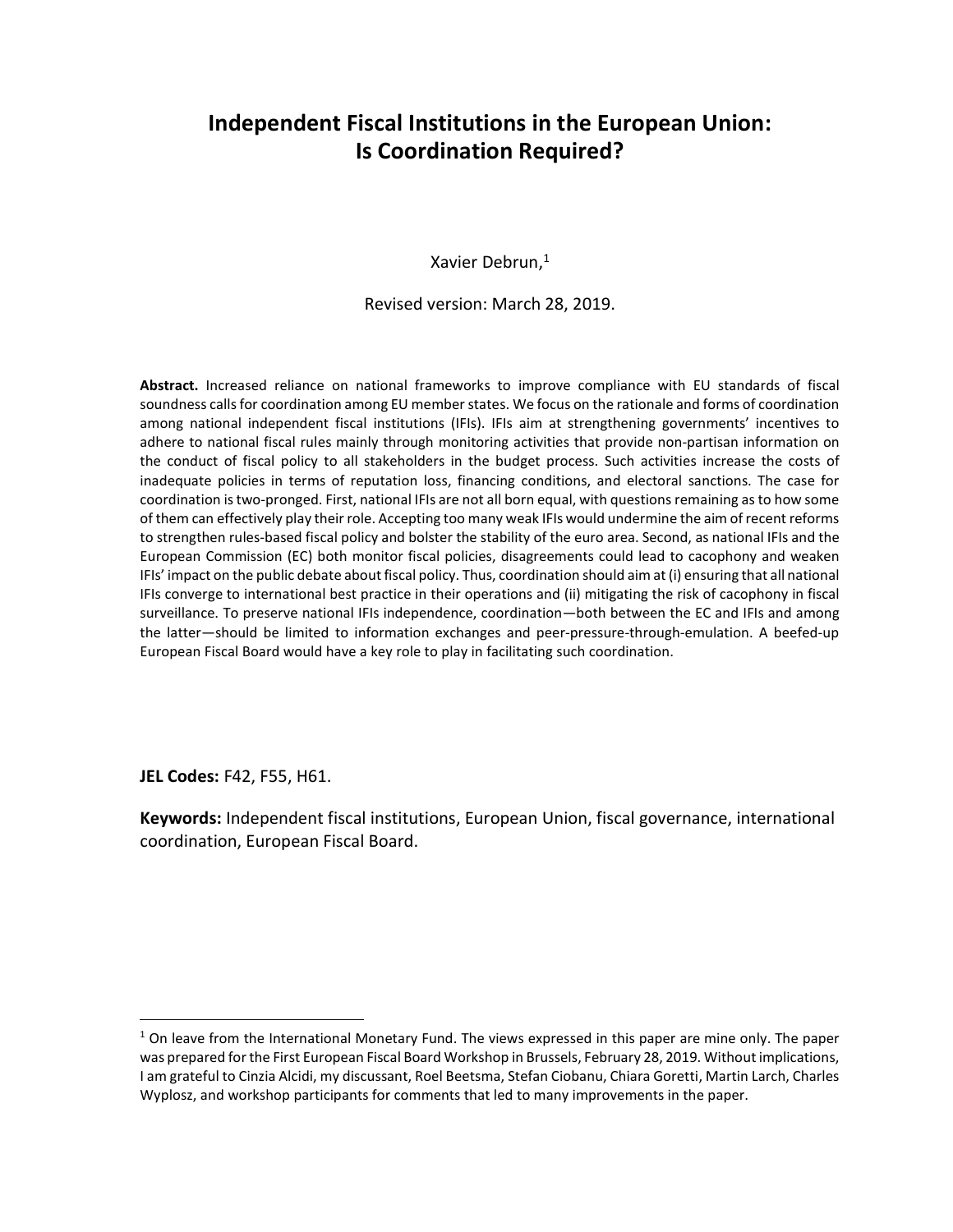#### I. INTRODUCTION

The European Union (EU) offers a rich set of processes, procedures and central institutions aimed at coordinating economic policies among its member states. Since the founding impetus of the 1950s, deepening integration in a growing number of areas (trade, finance, money) has magnified the spillovers of national policies and bolstered the economies of scale from certain common initiatives. Although greater integration made intergovernmental policy coordination increasingly desirable, the absence of a political union guided by a clear vision never made it easier to achieve. In the end, policy coordination within the EU has been shaped by gradualism and a pragmatic adherence to the subsidiarity principle. The result is frustratingly complex, with an array of interdependent policy instruments subject to different approaches ranging from pure delegation to the center (e.g. monetary policy, agricultural policy), binding rules (e.g. fiscal policy), peer pressure stirred by time-bound benchmarks (e.g. structural policies), and regular consultations held in the context of surveillance.

Since the launch of the single currency in 1999, perfecting fiscal policy coordination has mobilized considerable energy. The numerical rules embedded in EU law (the Excessive Deficit Procedure in the Treaty on the Functioning of the European Union and the Regulations forming the Stability and Growth Pact) have by and large failed to deliver the levels of fiscal discipline and stabilization required for a smooth functioning of the currency union. The two major reforms of fiscal governance (in 2005 and 2010) were well-intended but did not help enough, leaving the framework hopelessly complicated (e.g. Debrun and Jonung, 2019; and Deroose et al. 2018), and in urgent need of a third reform (e.g. Bénassy-Quéré et al. , 2018; or Christofzik et al., 2018).

That said, a critical and promising dimension of the 2010 amendments to fiscal governance was an increased reliance on *national*, rules-based fiscal frameworks to achieve the desired degrees of fiscal discipline and stabilization. The underlying argument is sound. Since fiscal policy remains inextricably linked to national politics, legitimacy sits there, and centrally enforced fiscal rules may lack the local ownership required to effectively tie the hands of policymakers or at least encourage them to behave. Homegrown fiscal frameworks might be more legitimate and stand a better chance to productively constrain fiscal discretion. For this to work, national frameworks had to be consistent with EU-wide rules, and some coordination in their design and implementation had to take place. The necessary harmonization was codified in EU law through a 2011 Directive and a 2013 Regulation (part of the so-called "Two-Pack") applying to euro area countries.<sup>2</sup>

The present paper focuses on an intriguing dimension of those harmonized fiscal frameworks at the national level: the reliance on independent fiscal institutions (IFIs) to foster commitment to the rules (see Larch and Braendle, 2018; or Jankovics and Sherwood, 2017).

 $2$  A 2013 intergovernmental treaty containing the so-called Fiscal Compact confirmed these provisions, expanding them to 3 non-euro members (Bulgaria, Denmark, and Romania).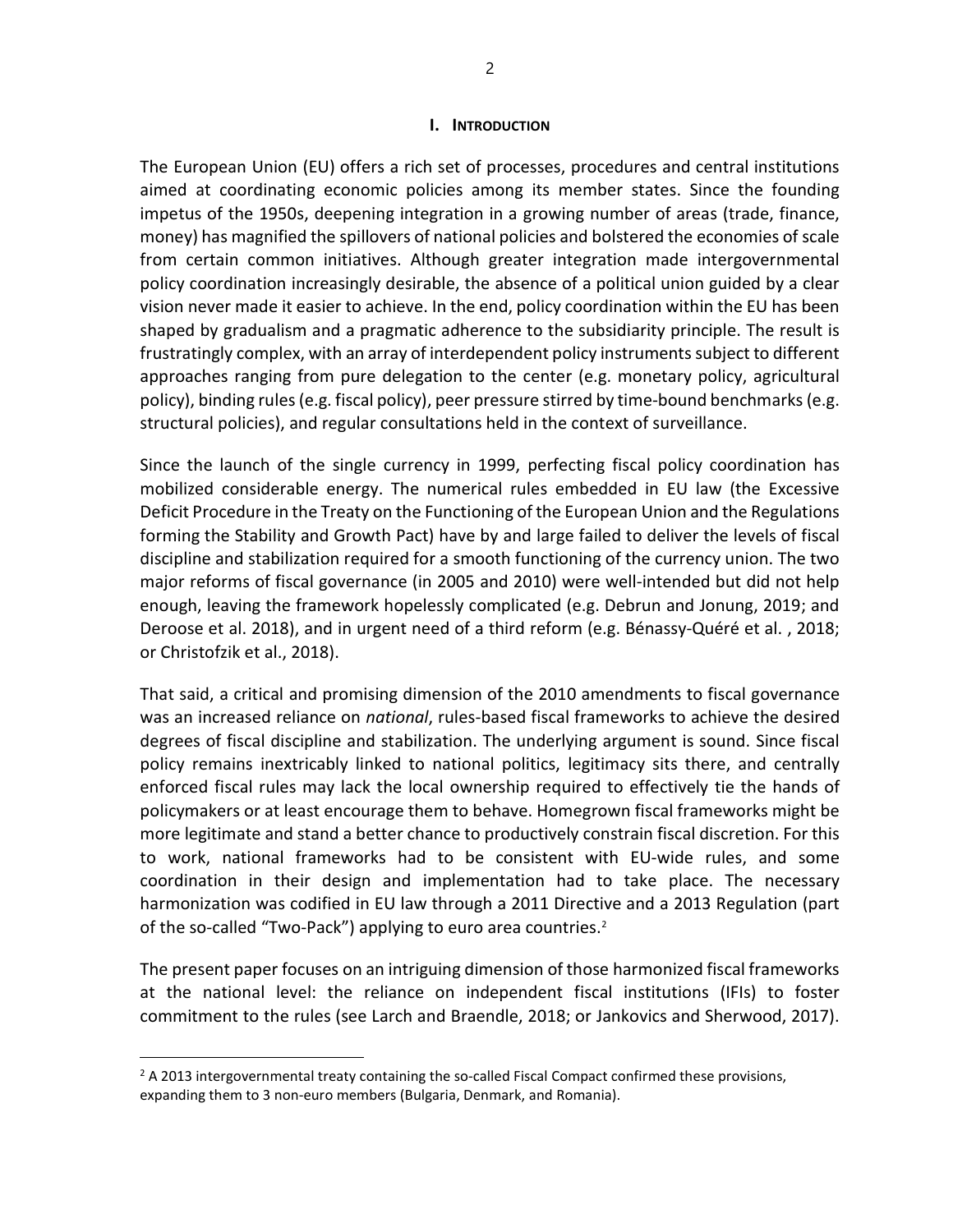The idea is to entrust "independent bodies" with monitoring compliance with national fiscal rules, advising on the activation of correction mechanisms and escape clauses associated with the rules, and producing or endorsing macroeconomic projections underlying the budget. Although EU law leaves ample room for interpretation as to the specific institutional format of these bodies, it seems clear that they echo the recent emergence of independent fiscal institutions (IFIs)—or "fiscal councils"—as part of leading international practice in the design of fiscal frameworks.<sup>3</sup>

While the injunction to give a role to independent bodies in national fiscal frameworks follows a global trend (see Beetsma et al. 2018), the limited efforts to harmonize their roles, functions and institutional models, and the absence of explicit coordination mechanism in their operations are more surprising. Although this may reflect the legitimate concern that IFIs must espouse the country-specific contours of fiscal decision-making (OECD, 2014), it is equally legitimate to wonder whether their effectiveness in the EU—and even more so in the euro area—context would not call for some form of coordination. In the end, national fiscal frameworks—including IFIs—are supposed to contribute to improved fiscal policy coordination, a vital dimension of euro area stability (see e.g. Bergin, 2000; and Debrun, 2000).

In 2016, the creation of the European Fiscal Board (EFB), an EU-wide IFI nested in the Commission itself, was a first step in concretely acknowledging the need for coordination, at least vertically between the center and the national IFIs, if not horizontally, among IFIs. However, the initial intention expressed in the Five Presidents Report (Juncker et al., 2015) to task the EFB with the "coordination" of national IFIs raised serious concerns. The risk that IFIs could be perceived as agents of a central agenda was in direct contradiction with the national ownership that is critical to their role in shaping national public debates about fiscal issues. In the end, the EFB's mandate includes a vague request to "cooperate" with national IFIs. However, the precise nature and form of such cooperation is yet to be fully fleshed out, although hard (or institutionalized) forms of coordination—that would imply joint decisions binding all IFIs—currently seem to be ruled out.

Three questions guide our analysis of coordination issues among IFIs in the EU. First, how do national IFIs really influence fiscal policies? Second, given the public good dimension of fiscal soundness in the EU, what does the answer to the first question imply in terms of potential coordination failures? Third, to the extent that such failures raise meaningful concerns, how should coordination be organized? After reviewing the specific functions and impact of national IFIs, we discuss the case for coordination among IFIs in the EU and between them and the center. Doing so, we take the current architecture of fiscal governance as given and

 $3$  A draft directive of December 2017 is unambiguous about the definition of independent bodies as goodpractice fiscal councils of the type codified by the OECD (2014).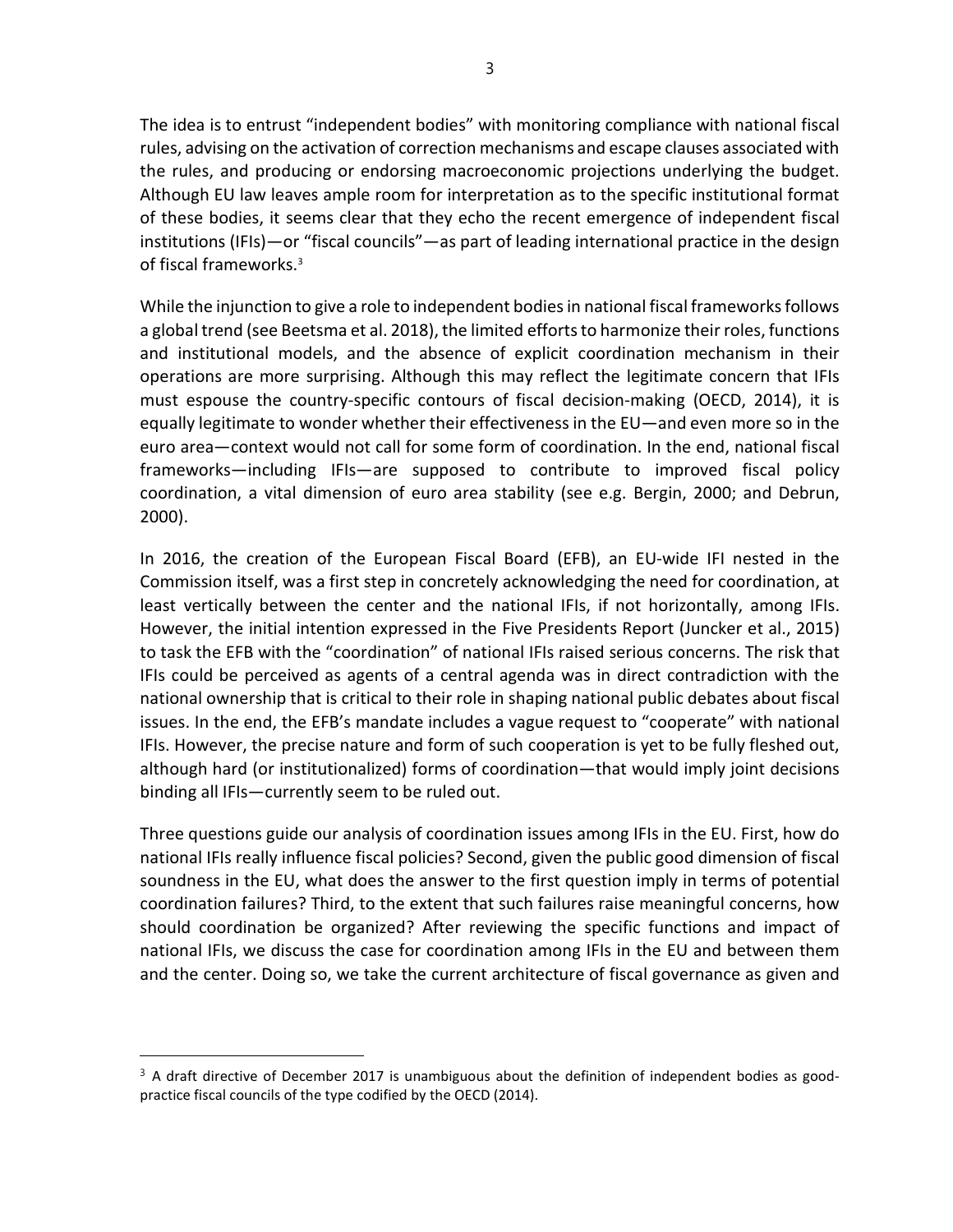ignore possibly superior, but certainly more ambitious, reforms of the central governance that might improve the effectiveness of EU rules (see e.g. Bénassy-Quéré et al., 2018).

We conclude that the case for coordination exists at two levels. First, failing to support effective national IFIs in all countries would undermine a central underpinning of the 2010 fiscal governance reform, which is that government commitments to national rules are stronger than commitments to EU rules. Second, there could be significant costs to allowing open conflicts between national IFIs and the center regarding the monitoring of fiscal rules, the assessment of the forecasts underlying national budgets, and the existence of circumstances warranting either a correction of past budgetary slippages or the activation of escape clauses. The same concern applies to the normative assessments made by certain fiscal councils if they collide with the country-specific recommendations adopted by the European Council (under recommendation of the Commission) at the end of the European semester. Finally, the center's views on the desirable euro area fiscal stance may also create tensions with IFIs' assessments at the national level.

In the current setup, the EFB can only partly mitigate these risks. We discuss options along the trade-off between preserving national ownership and IFIs' independence on the one hand, and the avoidance of public conflicts on fiscal oversight, recommendations and the aggregate fiscal stance on the other. In all cases, the EFB could play a key role in ensuring a regular flow of relevant information between national IFIs and EU institutions.

The rest of this paper is organized as follows. Section II briefly reviews the typical functions of IFIs and discusses how they can potentially influence policy outcomes. This paves the way for Section III which focuses on IFIs in the euro area and assesses the costs of potential coordination failures. Section IV explores broad options to better coordinate IFIs activities without impinging on national ownership.

# II. INDEPENDENT FISCAL COUNCILS: RATIONALE AND FUNCTIONS

# A. Constraining Discretion and the Rise of IFIs

Four decades after Kydland and Prescott's (1977) seminal insights, the rules vs. discretion debate has converged on a broad consensus that even though strict rules-based policymaking is in most cases impractical, policymakers' discretion ought to be constrained.<sup>4</sup> One key reason is that pure discretion allows policymakers to overexploit macroeconomic policy instruments to extract short-lived gains, destroying the credibility of commitments to optimal policies (Barro and Gordon, 1983). Excessive inflation, large public deficits and procyclical fiscal policies invariably follow.

-

 $4$  By discretion, we mean policymakers' ability to optimally adjust their instruments to changing circumstances at any point in time.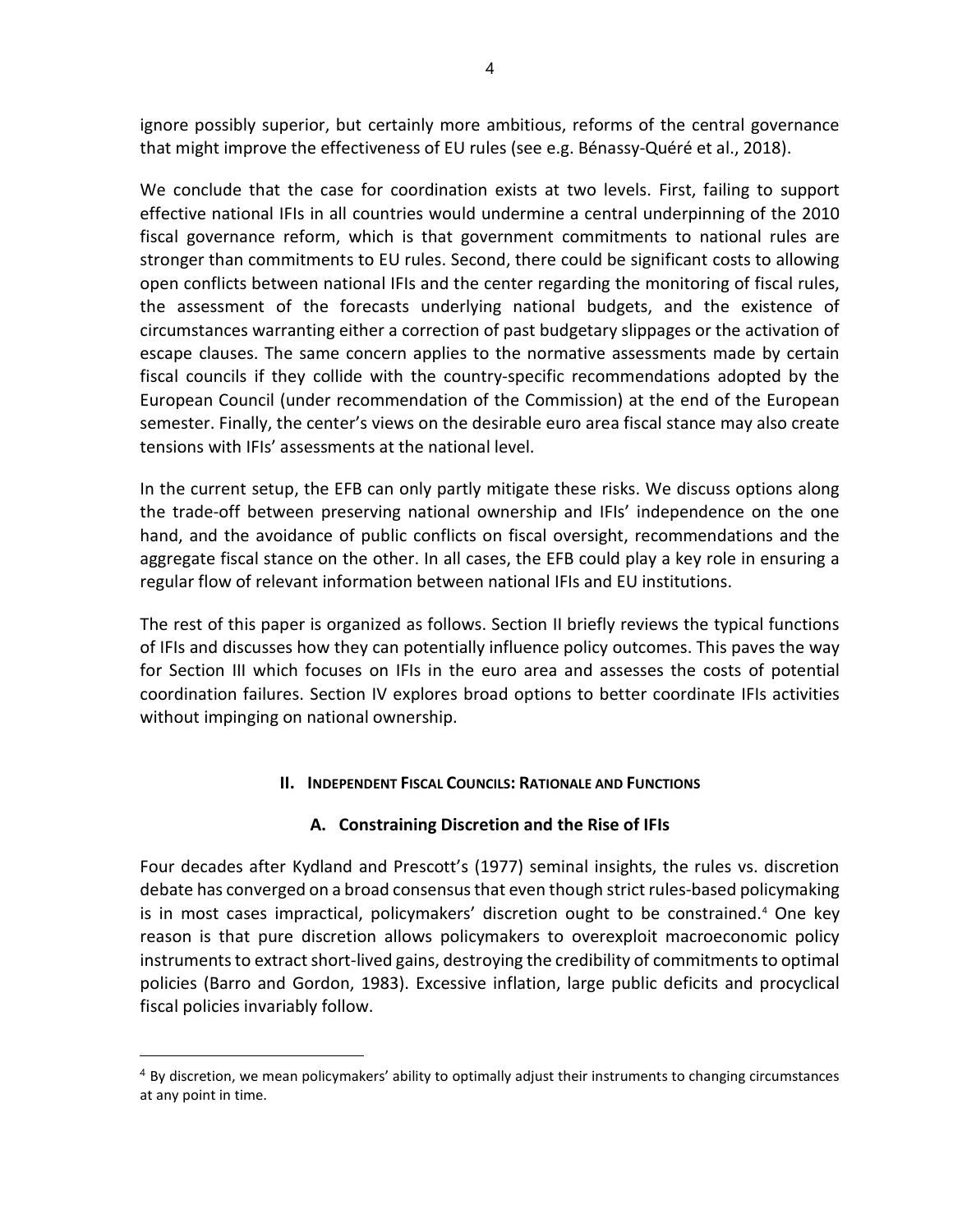Over the years, formal macroeconomic frameworks have been developed to tame those policy biases. The underlying idea is to provide policymakers with the right incentives to deliver on socially desirable policies. Because monetary and fiscal policies are strongly interconnected, it has also been increasingly recognized that such frameworks had to be envisaged in a holistic fashion, encompassing both monetary and fiscal instruments (Castellani and Debrun, 2005; Combes et al. 2018).

Policy frameworks are typically made of two basic ingredients, rules and independent institutions, combined in varying proportions. After monetary rules proved ineffective in the face of volatile money demand, monetary policy was placed in the hands of politically independent central banks with a clear mandate to target inflation. Accountable central bankers are constrained by the need to deliver on their mandate or face consequences; and today, formal rules play virtually no role in the conduct of monetary policy.

On the fiscal side, rules—in the form of numerical caps on relevant fiscal indicators—have remained the dominant approach to constrain discretion. The delegation of fiscal instruments to unelected officials remains anathema, if only because a budget is the financial translation of a political platform that elected policymakers are legitimately expected to implement. From a normative point of view, the primarily distributive nature of fiscal policy and the lack of consensus on the objectives it should pursue also preclude the delegation of fiscal instruments to unelected officials (see Alesina and Tabellini, 2007; and Calmfors and Wren-Lewis, 2011). In recent years, however, independent institutions playing mainly an oversight role have emerged to foster policymakers' commitment to fiscal policy rules.

The OECD (2014) defines independent fiscal institutions as "publicly funded, independent bodies under the statutory authority of the executive or the legislature which provide nonpartisan oversight and analysis of, and in some cases advice on, fiscal policy and performance." Thus, unlike early academic proposals (surveyed in Debrun et al., 2009), realworld IFIs do not exert any formal authority over fiscal policy. Their role is only to inform, analyze, and possibly also advise.<sup>5</sup>

With the notable exceptions of Austria (1970), the Netherlands (1945), and the United States (1974), the rise of IFIs is a recent phenomenon. Most of them were created after the 2008 global financial crisis (Figure 1). Interest in IFIs largely stems from the mixed experience with fiscal rules as an effective mean of achieving sound policies and the post-crisis efforts by governments to strengthen commitments to sustainable public finances. It is, however, notable that most existing IFIs identified by the IMF at end-2016 were in the EU, pointing to the role of external incentives such as fiscal reforms agreed in the context of bailout packages

-

<sup>&</sup>lt;sup>5</sup> The jury is still out on the desirability of any advisory function because it can bring the council dangerously close to the political fray.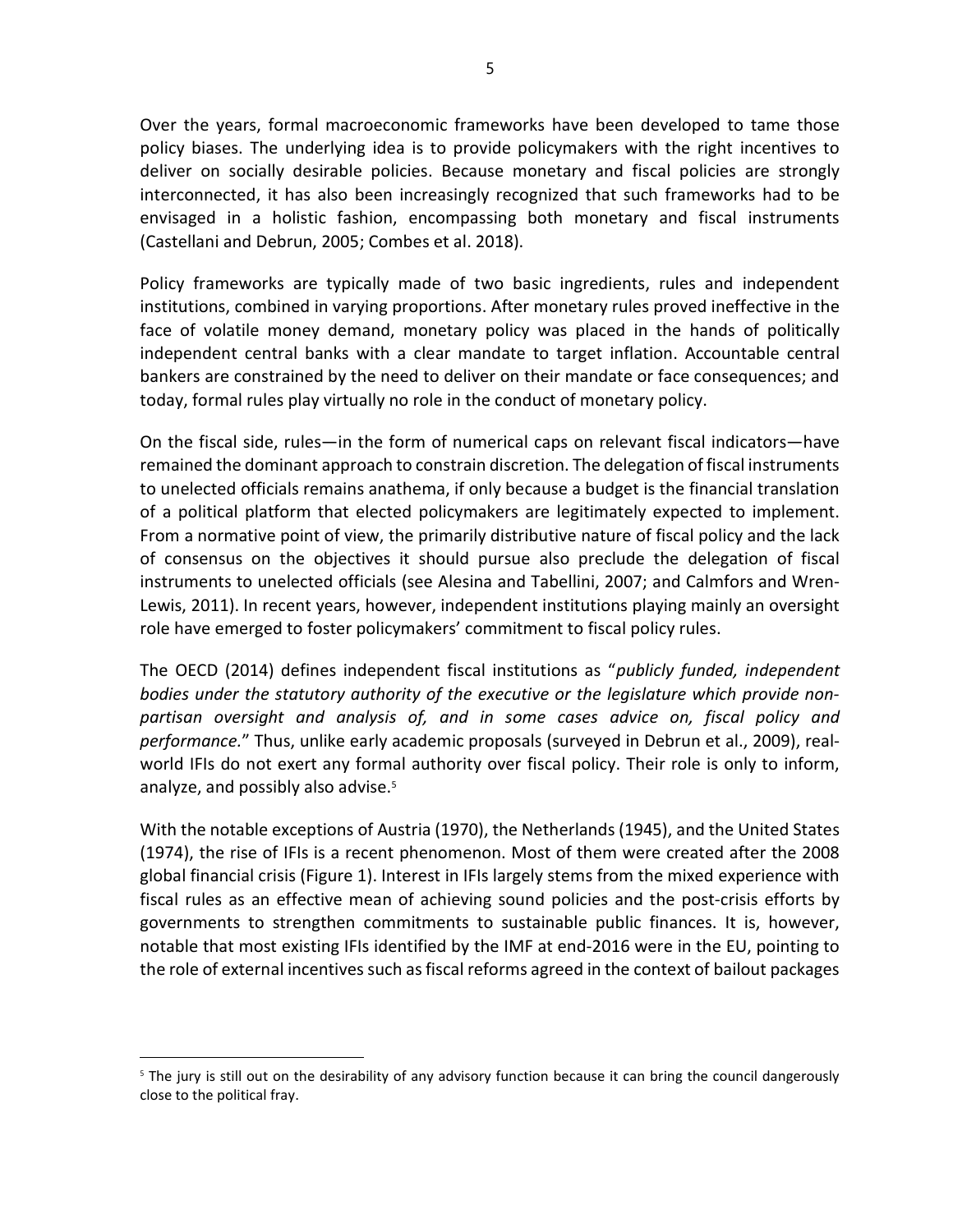(e.g. Hungary, Portugal and Ireland) or the need to comply with the new common requirements for national fiscal frameworks.



Figure 1. Number of Independent Fiscal Councils in the World (end-2016)

The mandate of IFIs, their institutional format, and the tasks they perform vary greatly across countries, reflecting the idiosyncrasies of national budget processes, history and political customs. However, all IFIs ultimately strive to provide objective information and adequate incentives to elected policymakers, to those they account to (voters), and to all other stakeholders in a country's public finances, including international or supranational institutions with a surveillance mandate, and of course, investors.

A natural question is how an institution that does not control any fiscal lever could constrain policy discretion and encourage better fiscal outcomes. The emerging consensus is that the effectiveness of IFIs rests on their ability to enhance fiscal transparency. By publicly providing objective information on the state of public finances, the effects of current and announced policies, or potential deviations from prior commitments, an IFI can raise the reputational costs of unsound policies, untenable promises, and attempts to creatively embellish public accounts or hide policy mistakes. Better-informed voters can more effectively reward sound policies and sanction bad ones, whereas market participants can form a more accurate view of a sovereign's creditworthiness and price it accordingly. That said, the specific channels through which IFIs can potentially influence policy outcomes remain relatively diffuse, and therefore hard to theorize or to identify statistically (see Beetsma et al. 2017, 2018).

Beyond bolstering market discipline and democratic accountability, IFIs can also play a useful role in the budget process by enabling checks and balances within the political system. For instance, an IFI providing objective and credible information on the state of the economy and expected tax revenues can facilitate the centralization of budget requests from line

Source: IMF Fiscal Councils Dataset (2017).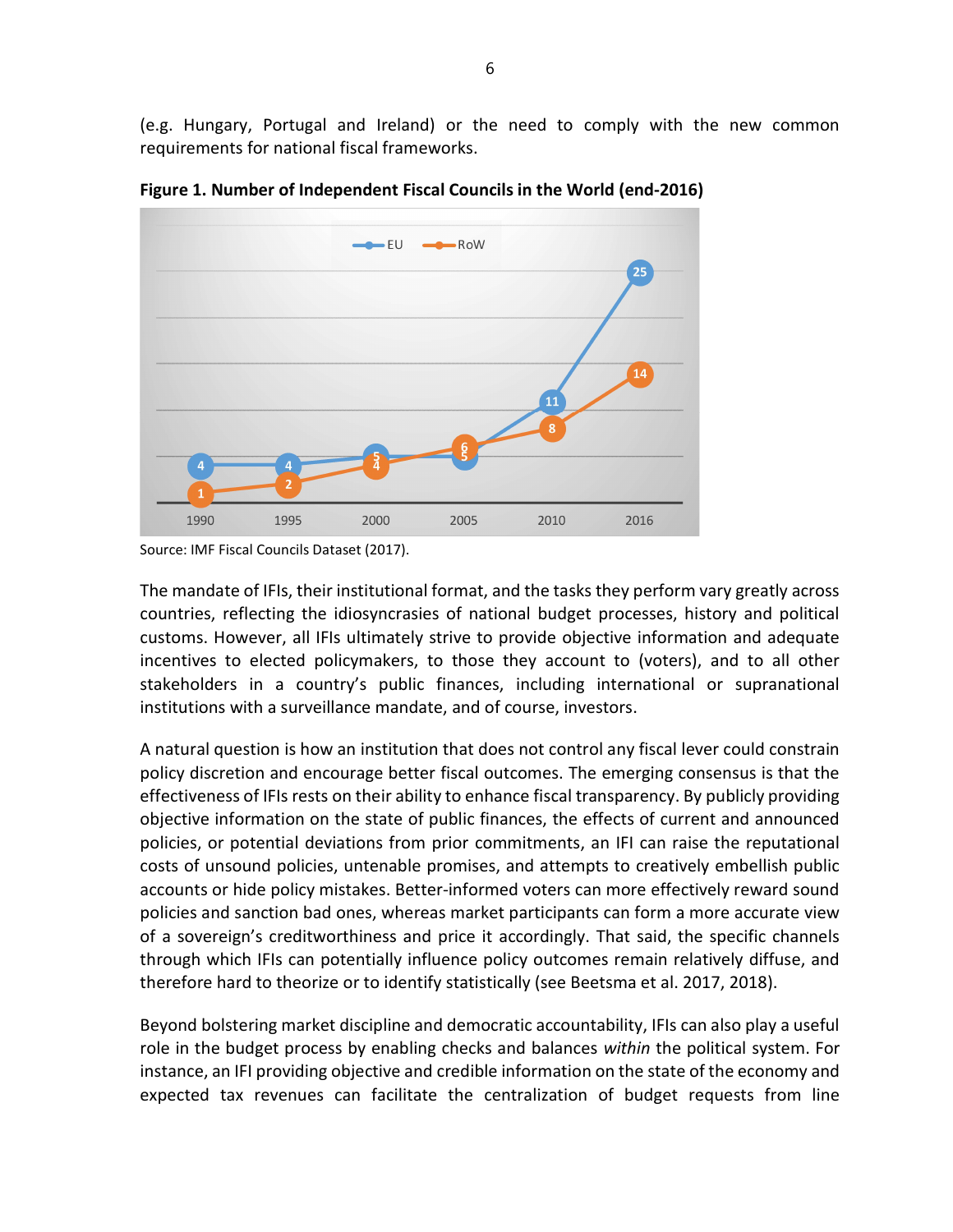ministries, mitigating pressures to produce optimistic revenue forecasts that could accommodate politically tempting spending requests. In a context where fiscal rules serve as a reference for budget preparation, independent views on key parameters of a rule, such as the structural budget balance, the need to correct past slippages or the existence of conditions requiring the activation of an escape clause can only help a proper implementation of the rule.

That said, the transparency-reputation-market-discipline nexus at the root of IFIs' effectiveness should not be viewed as a panacea against unsound fiscal policies. First, the political context matters a great deal when it comes to the impact of fiscal transparency on policy choices. For instance, if the likelihood of winning an election is primarily shaped by other factors than policymakers' competence in managing public finances, transparency could actually encourage financially irresponsible initiatives targeted at winning votes to offset the adverse effect of revealed competence issues (Beetsma et al. 2017). Second, the mapping between the many possible sources of deficit bias and the typical tasks and roles of IFIs is far from clear-cut and remains open to discussion (Calmfors and Wren-Lewis, 2011). Third, as the explosion of social media suggests, information overload can be as damaging the lack of information. Government budgets are already subject to many different formal and informal "independent" assessments and the voice of an IFI might just be viewed as adding to the noise rather than distilling an audible signal.

# B. What Do IFIs Do?

The remit of IFIs often reflects the specific circumstances in which they were born. For instance, the establishment of the US Congressional Budget Office (CBO) was part of an effort by the legislative branch to reclaim its constitutional control over the public purse, a control that had been gradually eroded by a better-informed executive. This explains why two core functions of the CBO are to provide a non-partisan costing of draft laws and to assess the sustainability of public finances through long-term projections. In the United Kingdom, the delegation of forecasts to the Office of Budget Responsibility (OBR) followed years of optimistic forecasts in a context of weak commitment to a fiscal rule.

In the EU, even though not all officially recognized independent bodies are fiscal councils in the sense defined above,<sup>6</sup> IFIs' mandates are well aligned on EU law requirements. Specifically, all 23 EU countries with at least one fiscal council as of end-2016 have mandated such an institution to monitor the implementation of fiscal rules. Most member states (20) have also tasked a fiscal council to assess the quality of official forecasts used in budget preparation, whereas an IFI directly contributes to the forecasting rounds in 8 countries.

<u>.</u>

 $^6$  In the list provided by Jankovicz and Sherwood (2017), only 6 independent bodies in 5 different countries are not reported as IFIs in the 2017 vintage of the IMF Fiscal Council Dataset; and only one of those countries has no recognized IFI.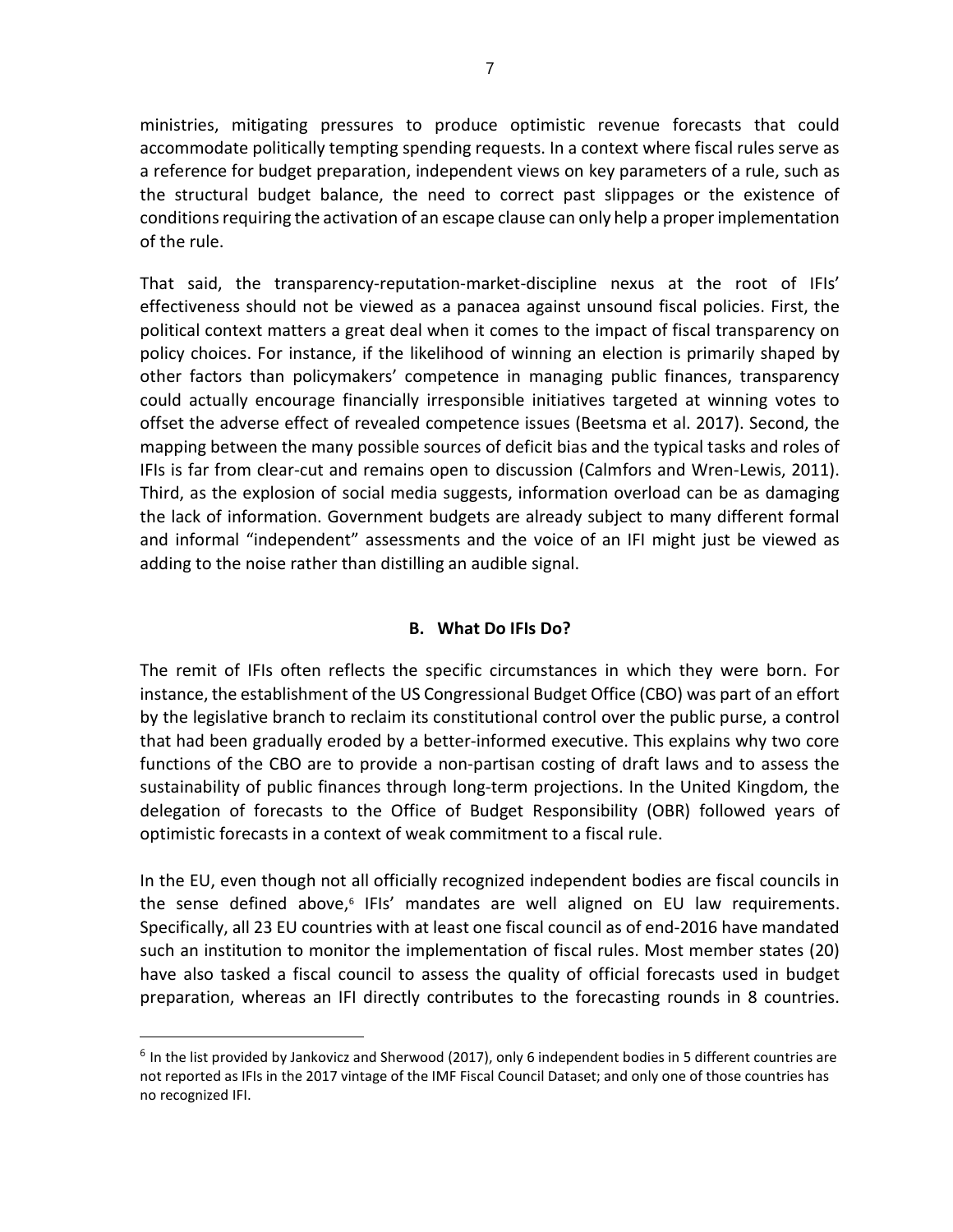However, according to the IMF, only 3 countries have either an obligation or a consistent practice to use IFI's own forecasts in elaborating their budget. Interestingly, two thirds of the member states allow or request the IFI to make normative analyses, including specific recommendations, a greater proportion than among non-EU IFIs. Last but not least, IFIs prepare long-term fiscal sustainability assessments in about three quarters of EU members with such an institution.





Note: Numbers expressed in percent of countries with at least one IFI. Source: IMF Fiscal Councils Dataset (2017).

#### C. IFIs Effectiveness: The Central Role of the Public Debate

As mentioned earlier, there is still preciously little evidence on the effectiveness of IFIs. In addition to having too few observations to establish robust statistical linkages, the transmission channels from the activities of an IFI to policy outcomes are multiple and diffuse. The existing evidence is nevertheless encouraging in the sense that conditional correlations have the "right sign." For instance, Beetsma et al. (2018) use panel regressions to suggest that the presence of an IFI has a beneficial impact on the accuracy of fiscal forecasts although not on macroeconomic forecasts, confirming early insights from Debrun and Kinda (2017)—as well as on compliance with fiscal rules.

Another empirical approach explored by Debrun et al. (2017) is to assess the media impact of fiscal councils' activities and then to check whether a greater impact can be systematically connected to fiscal performance. Focusing on a small number of long-standing and wellestablished IFIs, they conclude that while IFIs tend to be present in the media at times when they should indeed be communicating—e.g. in case of significant budgetary slippages—an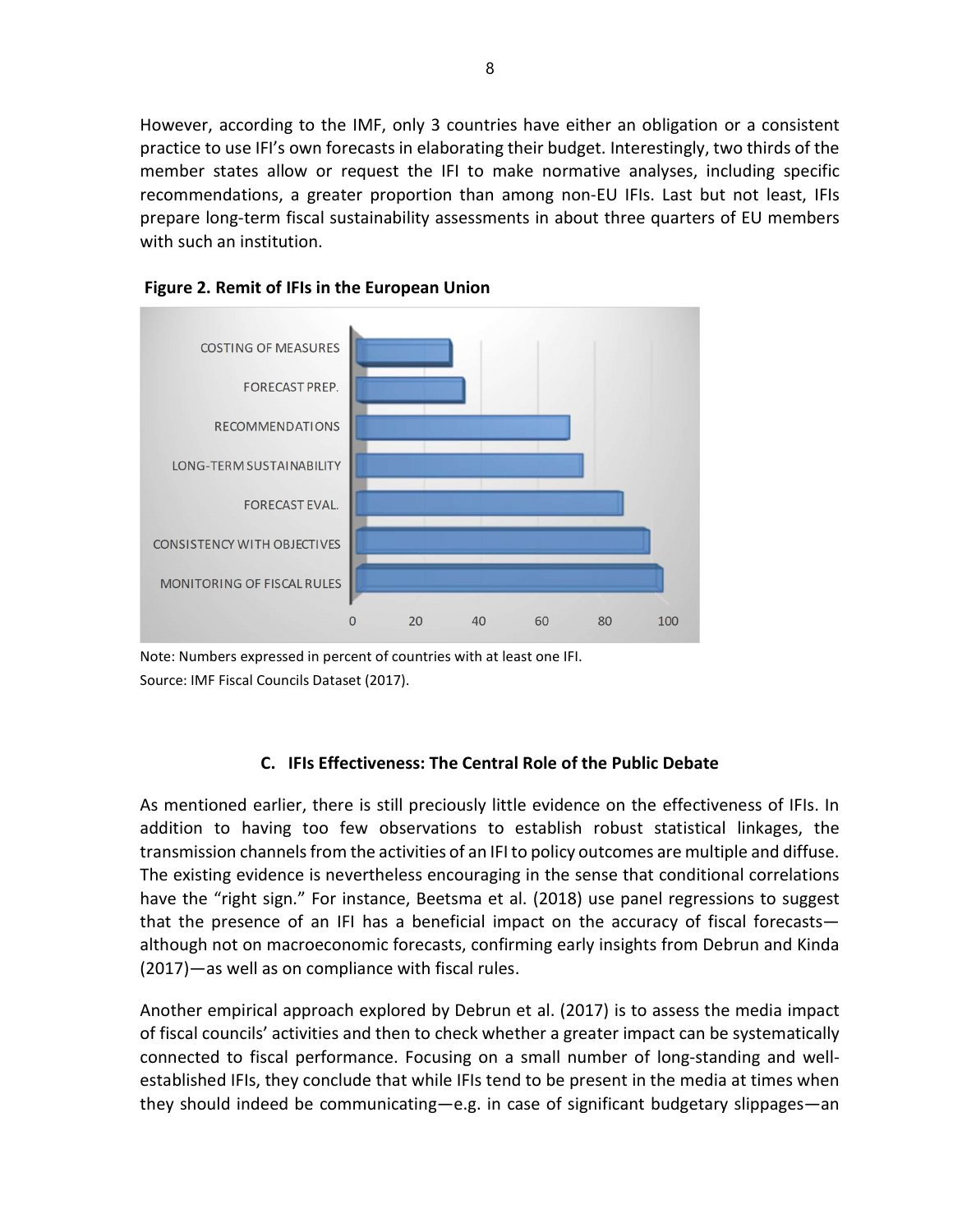adequate media presence does not appear to materially affect subsequent fiscal outcomes. In the EU, a large majority of IFIs consider that their potential influence on the budget process operates through a strong media presence (Figure 3). This capacity to shape the public debate on fiscal policy is important given that EU fiscal councils often lack other formal avenues to influence policymakers, such as effective "comply or explain" mechanisms.



Figure 3. Channels of Influence of EU Fiscal Councils on the Budget

Note: Numbers expressed in percent of the number of IFIs. Source: IMF Fiscal Councils Dataset (2017).

Economists and practitioners agree that a strong presence in the public debate is instrumental for IFIs' effectiveness. On the theoretical side, Beetsma et al. (2017) show how IFIs' ability to send clear and objective signals on the state of public finances and the adequacy of fiscal policy can mitigate conventional sources of deficit bias by enabling voters to distinguish between good and bad policies. This encourages any incumbent concerned with re-election to behave, and voters to select more competent policymakers on average.

On the practical side, developing an effective communication strategy has been an early concern in the growing community of independent fiscal institutions.<sup>7</sup> In a world already flooded with information and commentaries of all kinds, the golden rule for good IFI communication is to boost the "signal-to-noise ratio". This means that they should talk only when they must, and on topics for which they can claim to be a reliable, independent source. Thus, maximizing the signal-to-noise ratio implies that timely, focused, and impactful engagement with the public should be preferred to frequent interventions about everything possibly related to the government budget (Debrun et al. 2013).

<sup>&</sup>lt;sup>7</sup> See for instance Sunshine (2018).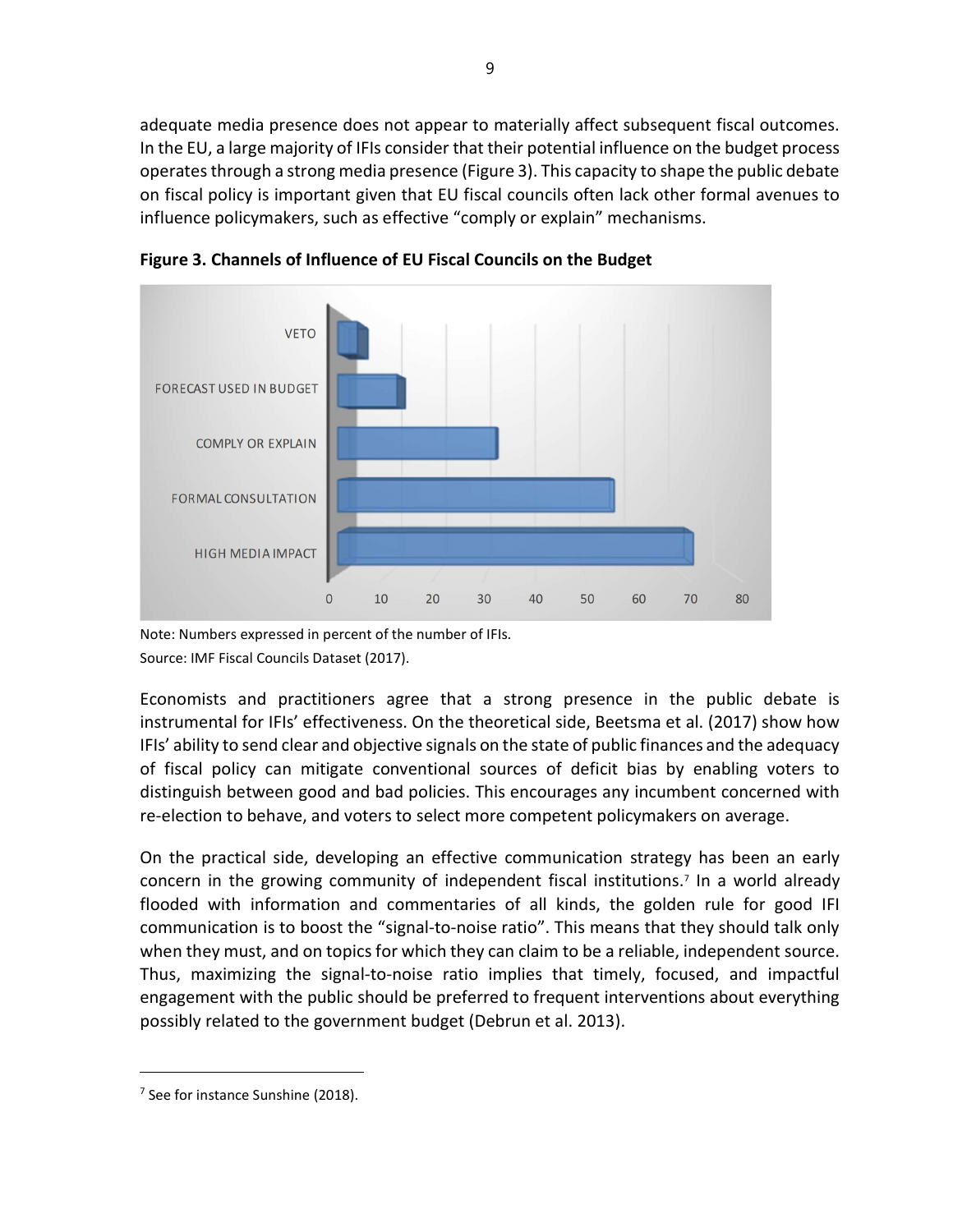A legitimate question is whether all fiscal councils have been equally successful in influencing the public debate. As mentioned earlier, IFIs form a highly heterogenous group with varying degrees of operational independence and capacities, and one would expect that patterns of engagement with the public on fiscal issues could vary substantially from one institution to the other.

As a simple, comparable metric for an IFI's influence on the national public debate, we analyze data on the number of Google searches for 3 well-established IFIs generally recognized as being close to international leading practice: the Office for Budget Responsibility (or OBR, United Kingdom), the Netherlands Bureau for Economic Policy Analysis (better known under its Dutch acronym of CPB), and the Independent Authority for Fiscal Responsibility (or AIReF in Spain). These three councils are also sufficiently different in their mandates, activities and history to exhibit a priori distinct patterns in their cyber presence. The data capture Google searches originating in each individual country either spelling out the IFI's name in the country's language, in English, or using its conventional acronym (whichever yielded the most meaningful time series). All the series show the number of hits as a percentage of the maximum reached over the period under consideration.

The data for the OBR, which covers the last 5 years of weekly Google hits, suggests a highly focused communication stirring public interest right around the critical times of the budget process (Figure 4). The top panel exhibits marked spikes around the autumn (November, identified by a diamond) and spring (March, identified by a triangle) budget statements. Since 2017, all the measures and draft legislations for the yearly cycle are announced in a single package during the autumn statement only, which helps explain why the diamonds have since then peaked much higher than the triangles. Finally, the dots identify much more modest spikes corresponding to the publication of OBR's sustainability analysis and fiscal risk statements (both in July).<sup>8</sup>

The bottom panel of Figure 4 corroborates the impression that the public interest in the OBR occurs at times when the issue of government deficits (search item: "government budget balance") also seems to get a lot of attention from internet users. However, the OBR's carefully planned communication also means that it does not seem to opportunistically intervene (or at least generate public interest) each time the issue of government budget balances somehow "makes the buzz."

<sup>&</sup>lt;sup>8</sup> The July 2015 yellow spike is more pronounced, probably reflecting the supplementary budget introduced at that time.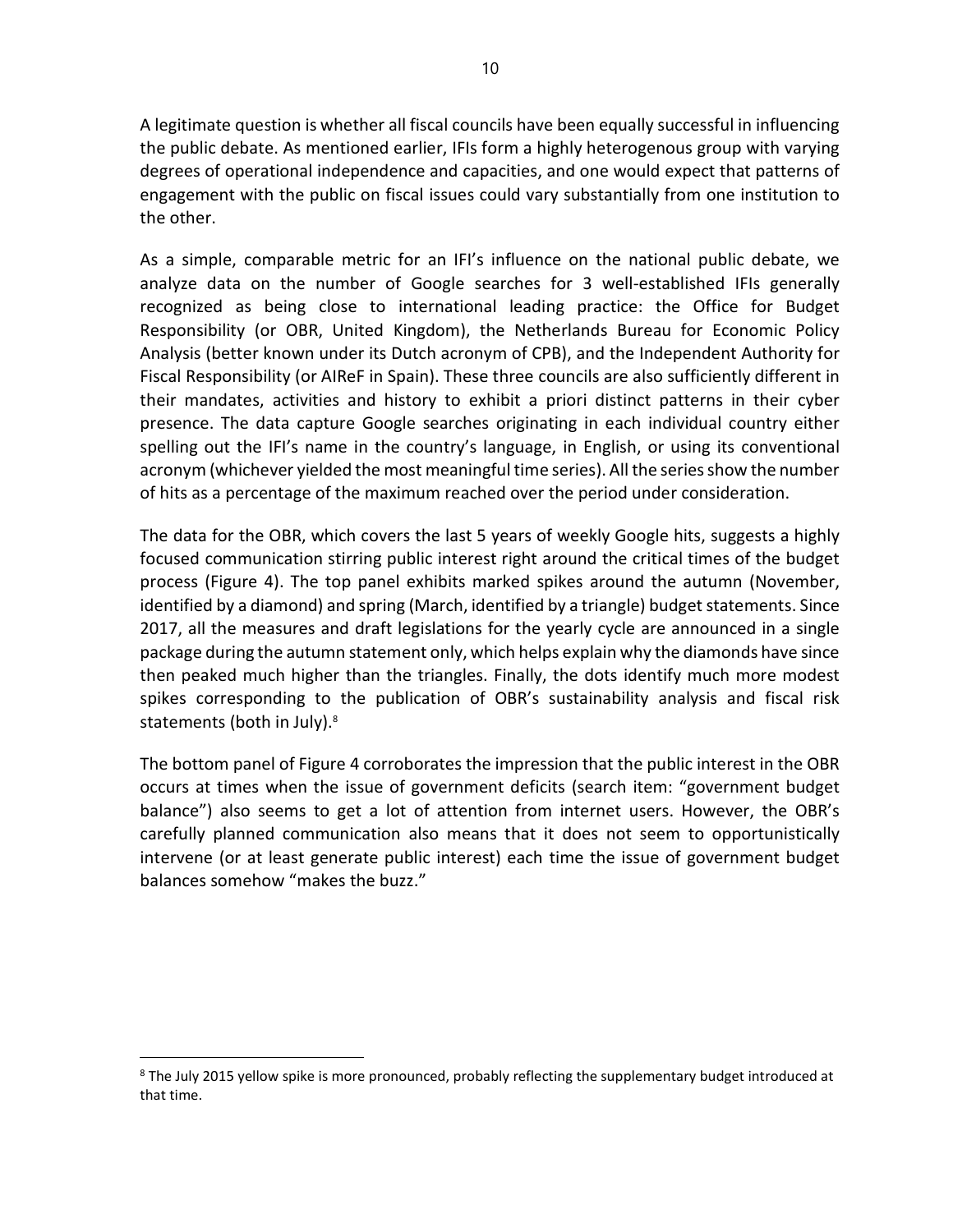

Figure 4. Internet Presence of the OBR in Google Searches (weekly, 2014-2018)

A. Search for "Office for Budget Responsibility" in the United Kingdom

Note: Numbers expressed in percent of the maximum number of Google hits over the period. Source: Google Trend (February, 2019).

The case of the Dutch CPB would seem a priori less clear cut (Figure 5, top panel). However, the time series exhibits a very high volatility inherent to the CPB much-publicized costing of electoral platforms ahead of general elections. As the CBP has operated since the mid-1940s, we retrieved the longest time series of Google searches available (monthly data going back to 2004). Very sharp peaks in internet users' interest for the CPB systematically occur the month preceding general elections—when the report "Charted Choices" is published and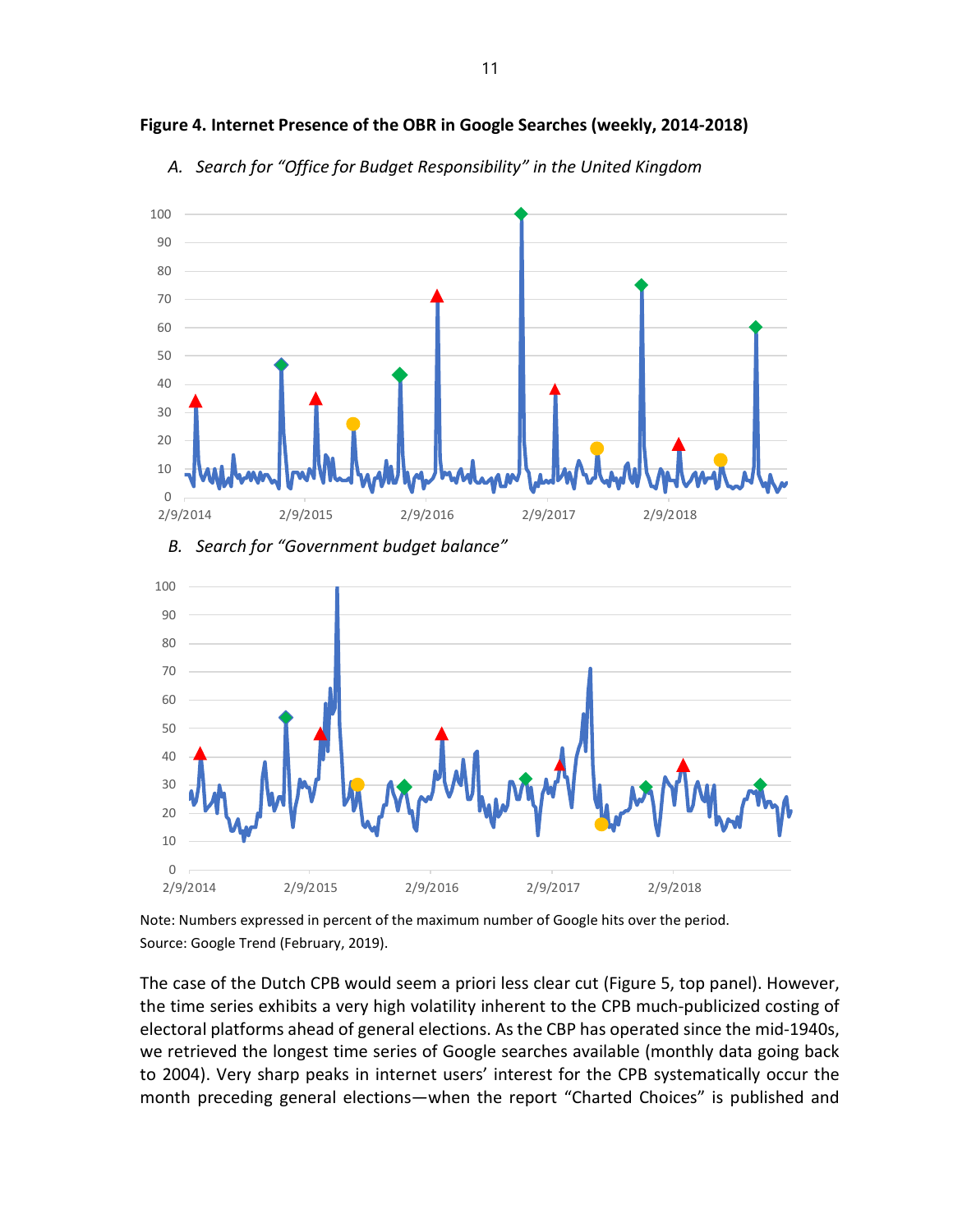identified on the Figure by a diamond—and the month of the elections—identified by a triangle. Given the dimension in which Google presents the data (in percent of the maximum observed over the entire sample), these peaks dramatically compress the rest of the series. However, aggregating monthly outcomes over the 15 years available points to a stable seasonal pattern in which the higher number of hits observed in March and September of each year coincides with the CPB's main forecast releases (Figure 5, bottom left panel).

One last observation about the Google metric of CPB's cyber presence is a pronounced downward trend, particularly after 2013. Even the spike generated by the 2017 elections did not bring Google searches above the level recorded in any year between 2004 and 2013. While such erosion could be due to multiple factors, including the fact that the CPB may have built a growing cohort of regular users who do not need to search for its website, it suggests that IFIs' presence in the public debate should not be taken for granted and needs to be nurtured.

Unlike the CPB, the AIReF is a rather new institution that had to quickly step up to a broad mandate, including the surveillance of Spain's complex web of subnational governments. And unlike the OBR, the AIReF is mandated to publish a large and varied portfolio of reports falling into no less than 11 different categories.<sup>9</sup> These features may explain the fairly fickle pattern of AIReF cyber presence displayed in Figure 6.

The risk associated with high frequency interventions in the public debate is that information overload can erode the signal-to-noise ratio of IFI communication. For instance, Curristine et al. (2013, p. 36) warn that "[...] a fiscal council constantly out in the public with a running commentary, disconnected from important parliamentary budget preparation deadlines would raise doubts about its ability to contribute to the debate, when it is most needed." Such risk seems unlikely to have materialized for AIReF, however. The Google metric for internet users' interest has steadily risen, doubling since AIReF's creation (according to the 6-month moving average of the indicator). This may suggest that AIReF outputs (and the way it communicates about them) make its interventions in the public debate sufficiently distinct to dispel the impression of a "running commentary" and to attract more attention over time.

<sup>&</sup>lt;sup>9</sup> These include: Opinions, Studies, Spending Reviews, Recommendations, Working Papers, Occasional Papers, Speeches by the President, Annual Report and Strategic Plan, Minutes, Resolutions, and Focus.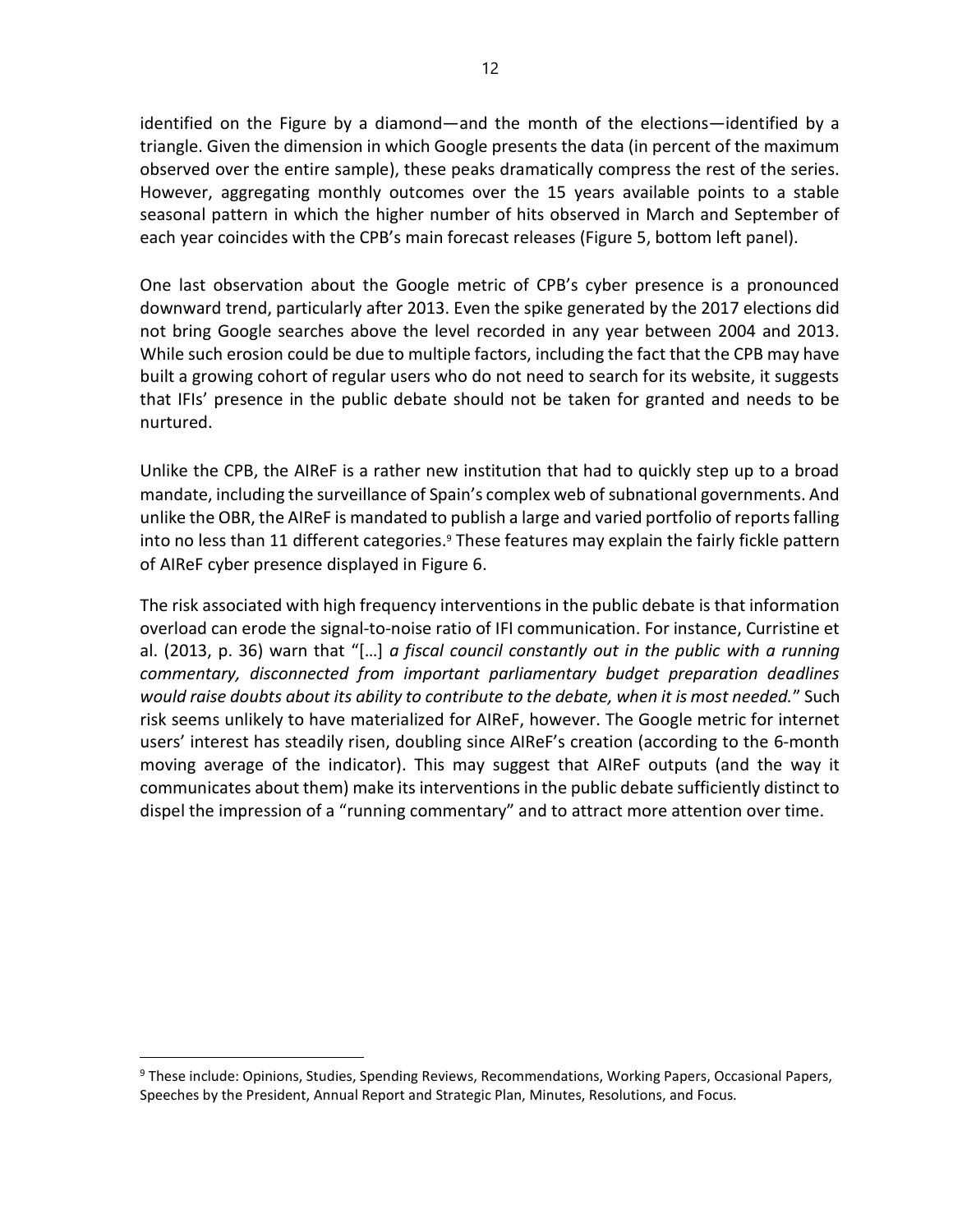

Figure 5. Internet Presence of the CPB in Google Searches (monthly, 2004-2018)



Note: Numbers expressed in percent of the maximum number of Google searches over the period. Source: Google Trend (February, 2019).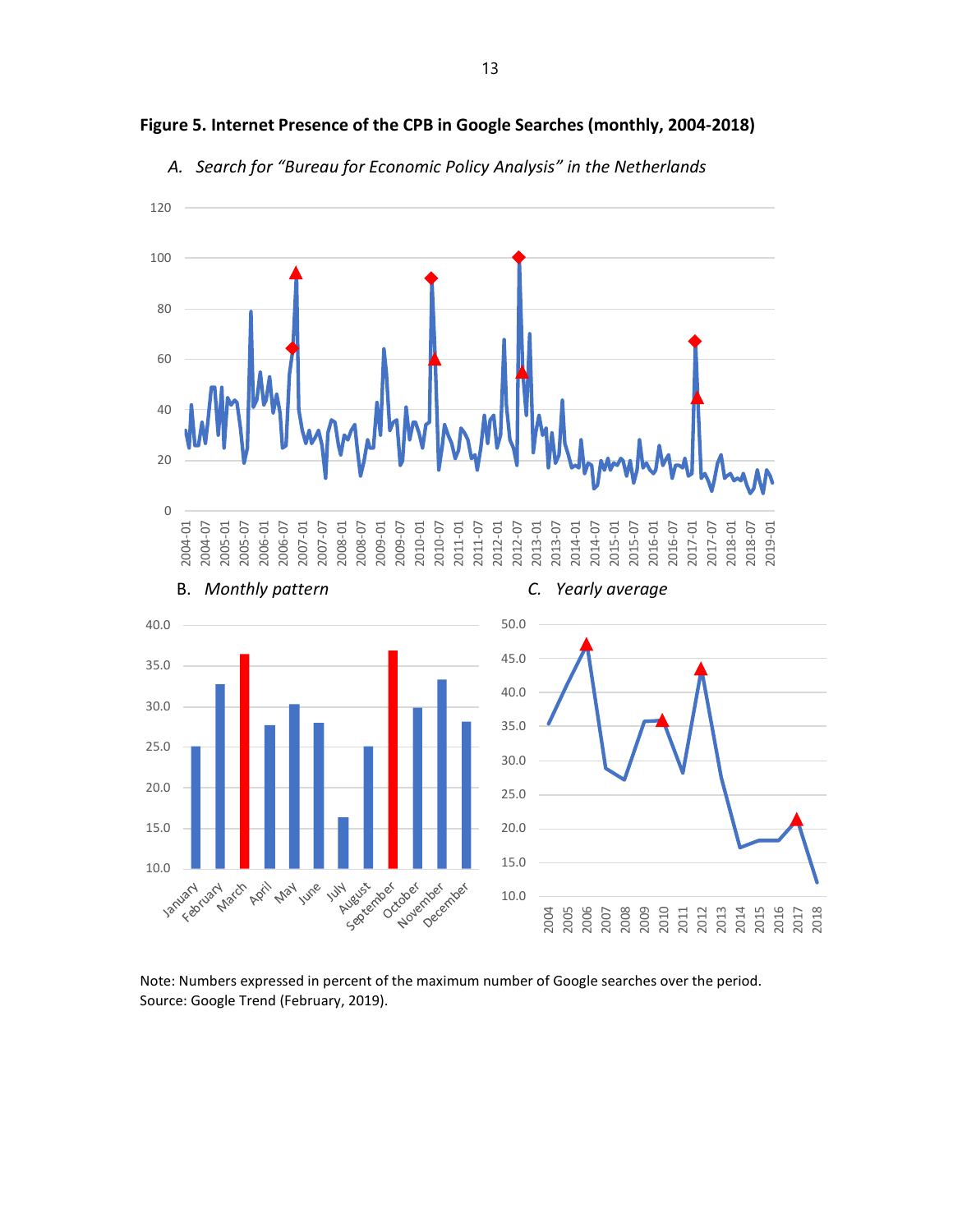

Figure 6. Internet Presence of the AIReF in Google Searches (weekly, 2014-2018)

Note: Numbers expressed in percent of the maximum number of Google hits over the period. Source: Google Trend (February, 2019).

#### D. Summary

The ultimate goal of IFIs is to strengthen governments' commitment to fiscal responsibility, which, in the EU, is enshrined in formal fiscal policy rules.<sup>10</sup> To do so, IFIs perform a range of activities that raise the costs for governments to breach those rules. Tasks include providing direct inputs to the budget process (e.g. unbiased macroeconomic and budgetary forecasts, estimates of structural balances, costing of certain legislative initiatives), public assessments of fiscal performance (including a formal monitoring of compliance with fiscal rules, evaluations of the likelihood to reach official goals with announced policies, or assessment of long-term sustainability), and other non-partisan inputs to the public debate about fiscal policy (including sometimes specific policy recommendations to deliver on official objectives).

In the end, as fiscal councils do not control any policy lever and often do not benefit from direct involvement in decision-making, their influence on the public debate is paramount to affect policy outcomes. If they can be ignored at no cost for the government, chances are that they will be ignored and hopelessly ineffective. Although IFIs' realm is by essence as local as fiscal politics, EU membership gives a transnational dimension to their activities, raising the risk of costly coordination failures. The next section discusses these potential failures, building a case for some form of EU-wide coordination among IFIs.

<sup>&</sup>lt;sup>10</sup> Note that coexistence of rules and IFIs is a global norm, not just an EU-specific phenomenon (Debrun and Kinda, 2017).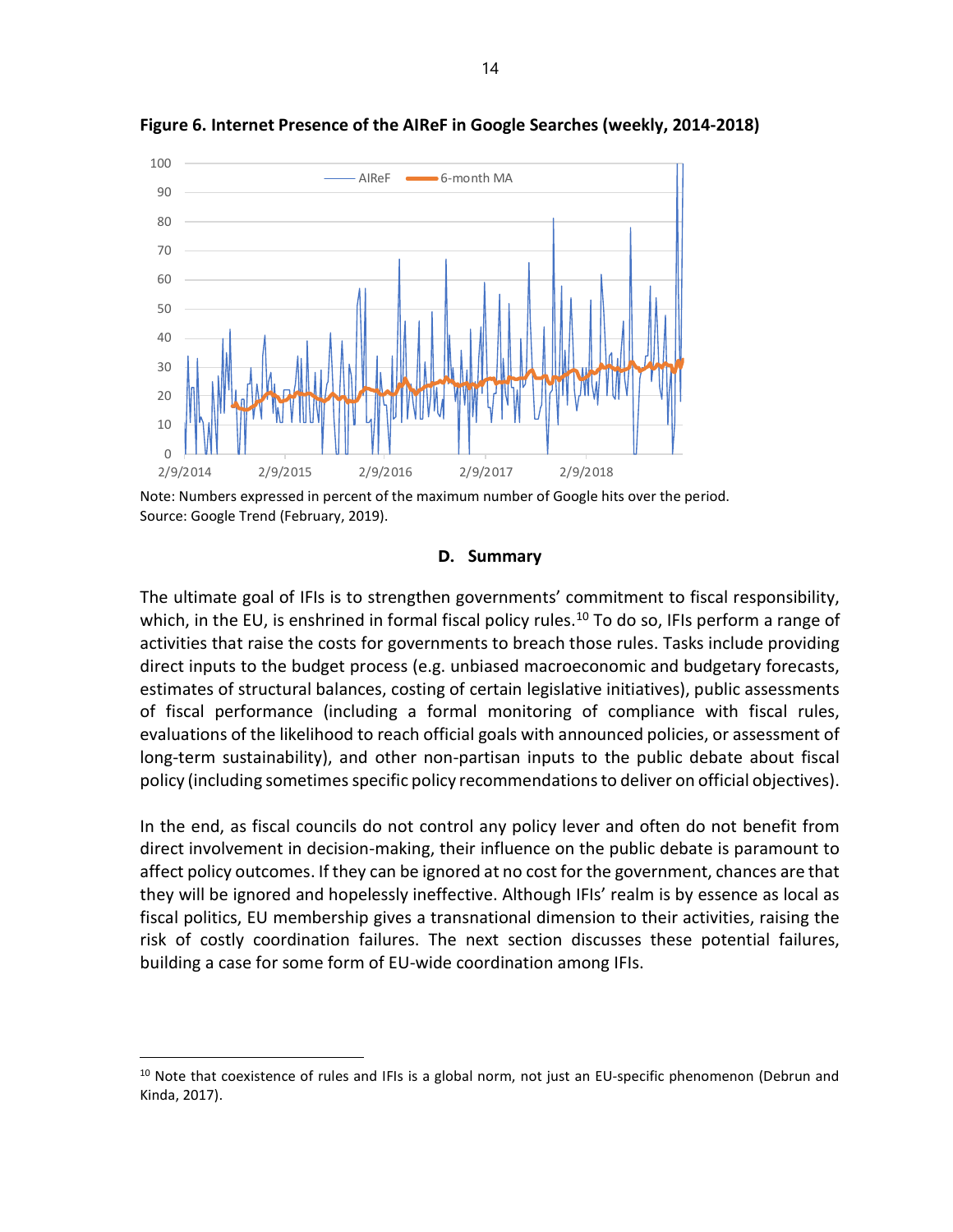#### III. IFIS IN THE EU CONTEXT: COOPERATION VS. COORDINATION

In the EU, IFIs' success in fostering political commitment to harmonized rules-based frameworks has a public good dimension. The argument is especially relevant in the euro area, where the stability of the common currency requires sustainable and stabilizing fiscal policies in every single member state. It is important to recall at the outset of this section that we use the term coordination in a broad sense that includes "soft" forms of voluntary cooperation such as regular exchanges of views.

Two broad types of coordination failures could undermine the effectiveness of fiscal policy oversight by national IFIs and the Commission. The first is an insufficient harmonization of IFIs' objectives, functions and capacities across countries. A system where only a fraction of IFIs perform as intended would negate the public good dimension of effective national frameworks at the EU level. The second type of coordination failure would take the form of recurrent, meaningful, and, by definition, public disagreements between the Commission and local IFIs. Such cacophony would not only weaken the signaling power of IFI communication, but also undermine the Commission's role in implementing the Stability and Growth Pact and orchestrating fiscal coordination in the context of the European Semester, notably through country-specific recommendations.

### A. Insufficient IFI Harmonization

Achieving some convergence among national IFIs towards best international practice would be desirable for all. The Commission would appreciate stronger national commitments to EUcompatible fiscal frameworks, and IFIs would gain broad acceptance and credibility more quickly, which is particularly valuable for new institutions.

However, there are signs that harmonization may be too low. The 2011 Directive and the Two-Pack only mandated some key elements of independent bodies' remits but failed to flesh out even the most basic elements of best practice in designing and operating IFIs, including guarantees of non-partisanship and independence, access to information, ringfenced funding, and staffing commensurate to tasks (see von Trapp and Nicol, 2018). A draft Directive of December 2017 "for strengthening fiscal responsibility" comes across as an official acknowledgement that more could indeed be done to bring every "independent body" closer to a best practice IFI (see Art. 3, par. 7). However, at the time of writing, there appears to be no political appetite for the draft Directive.

Despite the convergence in remits sought through EU law, the EFB (2018) recently observed that capacities to deliver may vary significantly across countries. Horvath (2017) documents the great heterogeneity among EU IFIs in key dimensions usually thought to shape their effectiveness. While local constraints and preferences can partly explain such heterogeneity—a healthy manifestation of national ownership—they cannot explain it all. A cursory look at the data suggests that several recurring issues could undermine IFIs'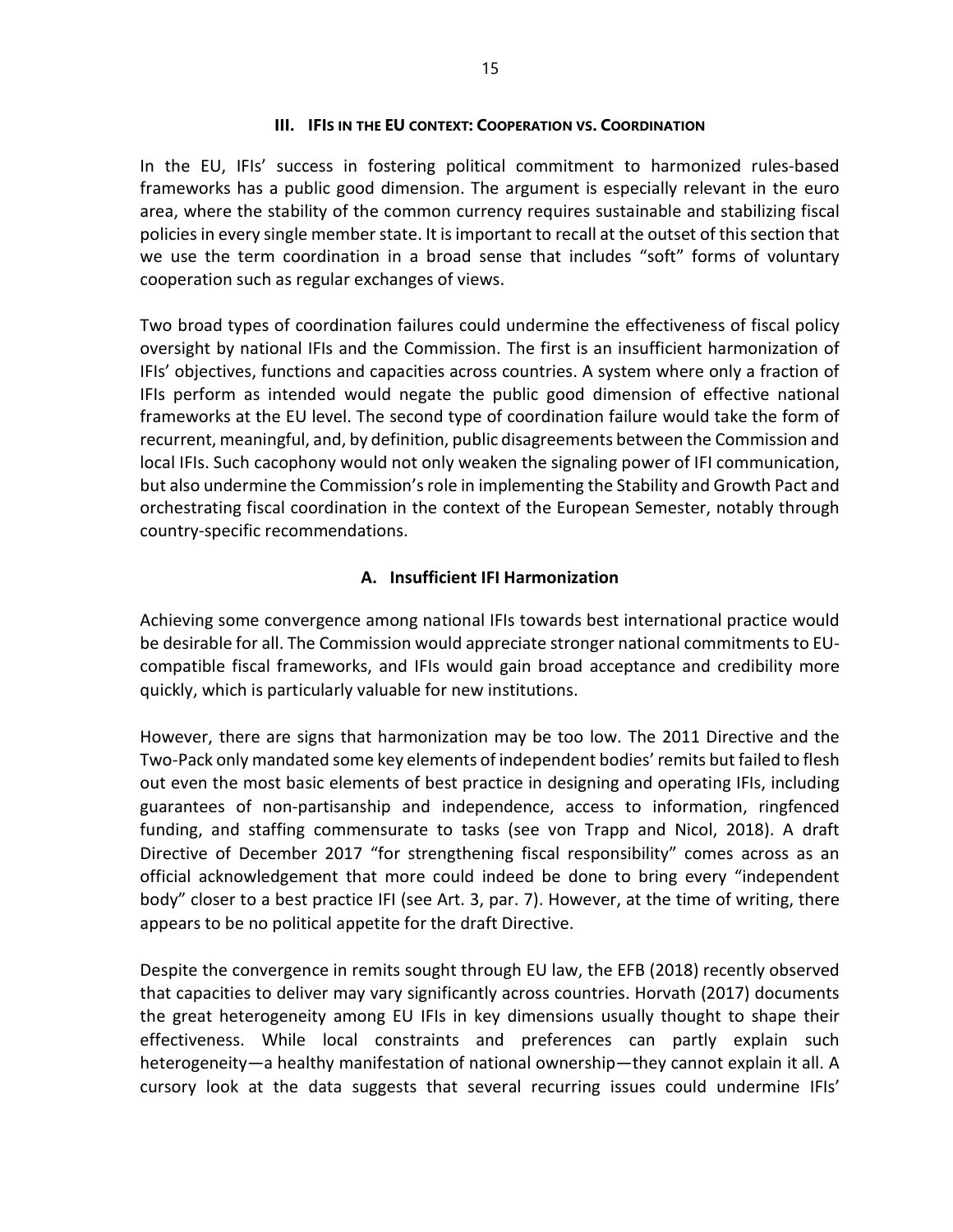effectiveness, including insufficient capacities (funding and staff), gaps in guaranteed access to information, and a lack of formal avenues for engagement with policymakers (executive of legislature).

As illustrated in Figure 7 (panel A), the median staff size (including management) of an IFI in the EU does not exceed 12 full-time equivalents, with the largest numbers explained by historically broad mandates in some of the older institutions in the Netherlands, Denmark, and Belgium. De jure guarantees on access to relevant information—consisting of a memorandum of understanding backed by specific legal provisions—are also lacking in many countries. Specifically, 5 countries have no guarantee at all (score 0 in Figure 7-panel B), 4 rely on a memorandum only (score 1), and 5 benefit from legal safeguards but have no specific memorandum in place to flesh out the legal provision (score 2). Finally, a third of EU IFIs cannot count on any structured channel of engagement with policymakers, such as an effective comply-or-explain provision $11$  and regular hearings, while both mechanisms are simultaneously available to only a quarter of them (Figure 7, panel C).

### B. Cacophony

The limitations on direct means of political traction for IFIs put a premium on their ability to shape the public debate through strong media presence and effective communication. This is precisely where the second type of coordination failure can arise because the European Commission and each national IFI share the responsibility to oversee national fiscal policies.

Any oversight function involves a significant dose of judgment and uncertainty, making divergences of views beyond honest disagreements among independent experts quite likely. Indeed, the Commission and local fiscal councils work with different information sets, and fulfill specific mandates giving them different perspectives on political objectives and constraints facing national policymakers. Unlike national IFIs, the Commission is the core player in annual policy coordination in the context of the European Semester, not to mention the enforcement of the Stability and Growth Pact, whose provisions are reflected in one way or another in national fiscal rules. Thus, compared to a local institution, the Commission might pay greater attention to Union-wide considerations such as the euro area fiscal stance and its impact on the area's balance of payments, the exchange rate of the euro, and ultimately, its possible repercussions of the common monetary policy.

-

 $11$  Jankovics and Sherwood (2017) offer a somewhat more benign view on comply-or-explain practices than ours, which rely on IMF data. See also EFB (2017).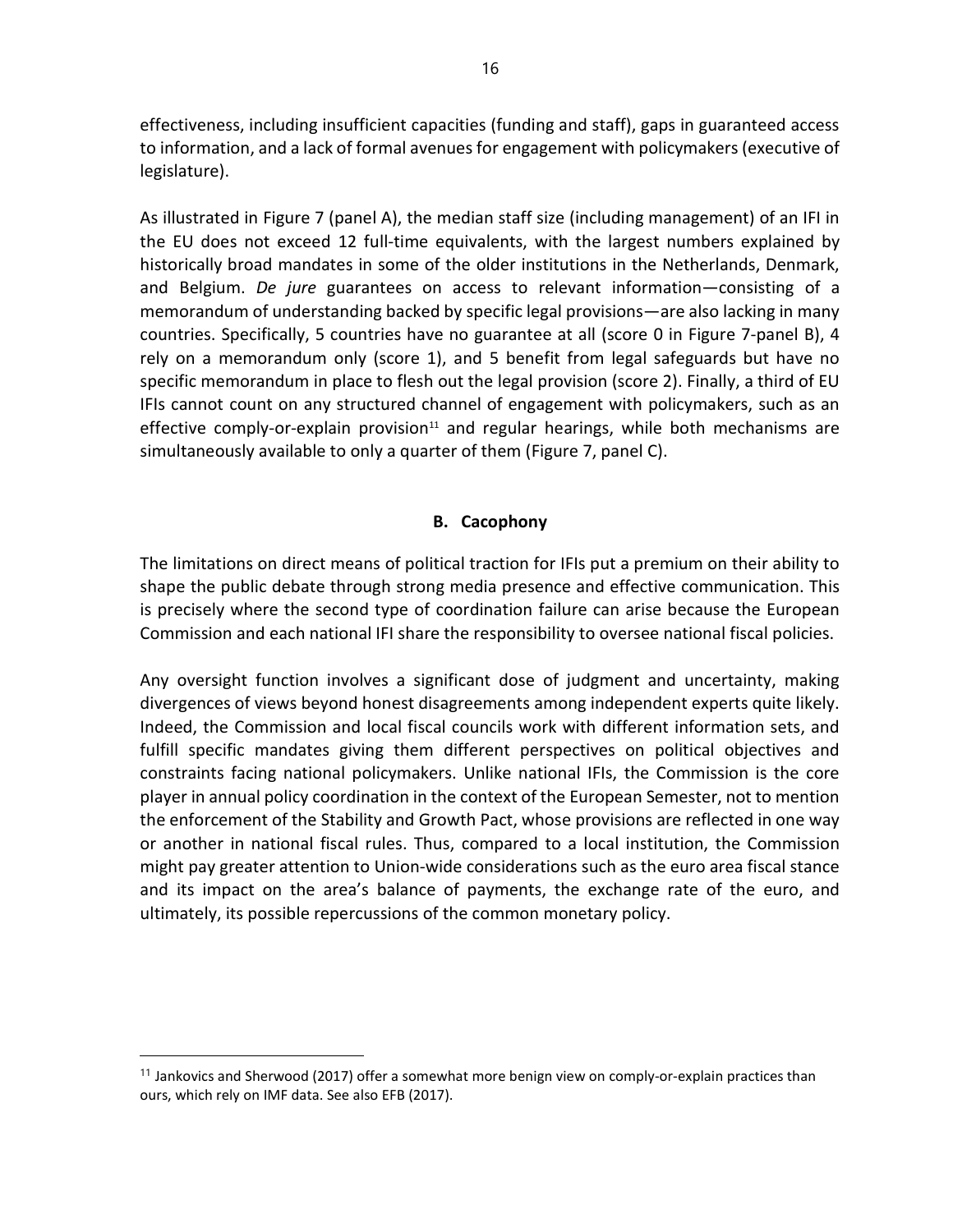

Figure 7. EU Fiscal Councils: Same Expectations, Heterogeneous Means

A. Staff resources (number of FTE, including management)

B. Guarantees on access to information



C. Structured engagement with policymakers



Sources: OECD IFI Database (2018), IMF Fiscal Council Dataset (2017), and author's calculation.

Notes: In Panel B, a score of 1 indicates the existence of a memorandum of understanding only, a score of 2, a legal guarantee but without such memorandum, and a score of 3, a memorandum backed by legislative guarantee. In panel C, the figure shows the percentage of EU IFIs benefitting from formal consultations with policymakers ("Form. Cons."), a comply-or-explain requirement ("Compl./Expl."), and a combination of the latter two ("Both").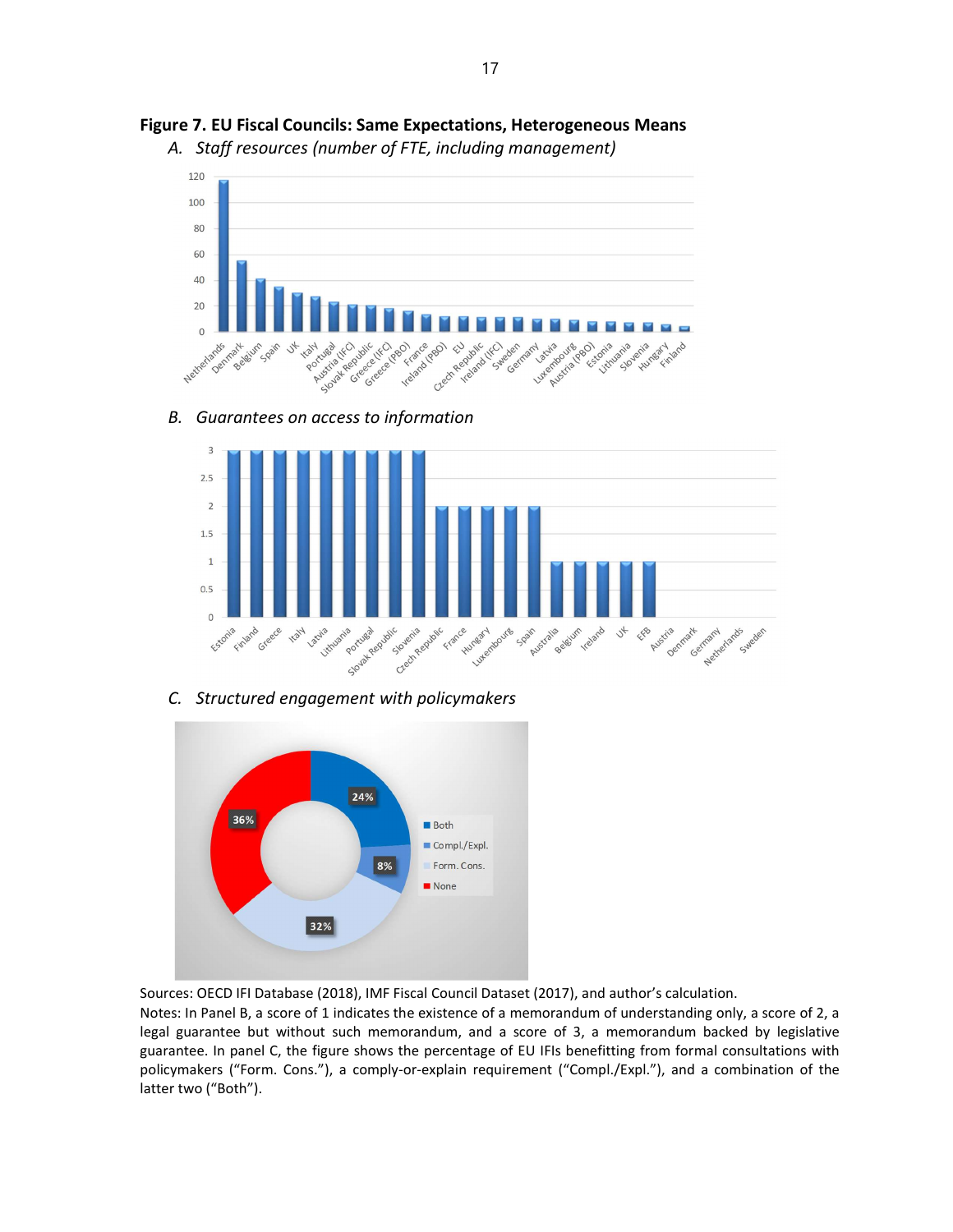Diverging views between a fiscal council and the Commission on the adequacy of fiscal policy could create undesirable cacophony in national public debates, possibly undermining the credibility of both institutions and jeopardizing the implementation of fiscal rules. For national IFIs, cacophony could blur the public signals they rely on to influence policy outcomes. Certain conflicts could carry the suspicion that the IFI is either an agent of Brussels or a loyal subject of its sovereign (i.e. under local political influence). Either way, its independence would be questioned. For the Commission, recurrent public disputes with IFIs could weaken its traction at the national level, working against the initial intent to increase EU rules ownership through EU-friendly national frameworks.

Several sensitive areas can easily be anticipated as possible battlegrounds. First, cacophony could arise from diverging assessments of the quality of macroeconomic and budgetary forecasts, notably if the Commission and the fiscal council do not communicate in synch and/or use divergent methodologies. Particularly damaging would be a situation where the forecasts produced by an IFI and used by the government would be deemed overoptimistic by the Commission. Second, different perspectives on policymakers' incentives and binding constraints could feed differences in assessing the need, magnitude and timing of activating correction mechanism, escape clauses, or invoking "other relevant factors" in case of significant deviation from agreed objectives. Again, this could not only loosen the link between the EU rules and their national counterpart, but also undermine IFIs independence by subjecting them to a form of comply-or-explain relationship with the Commission. Third, conflicts could arise in the context of the policy recommendations emanating from the European Semester annual policy coordination exercise. They could be particularly damaging for national IFIs mandated to formulate normative assessments and recommendations. Once again, divergences in available information and different emphasis—e.g. a greater role for euro-area fiscal stance considerations on the side of the Commission—could put IFIs and the Commission on a collision course.

Now, it bears emphasizing that "cacophony" in this context means preventable noise stemming from different information, methodologies or communication strategies, not substantiated disagreements emanating from different preferences, degrees of risk-aversion, or other factors shaping one's judgment. The political nature of the Commission/Council tandem has the potential to create divergences with independent institutions at the national level; and IFIs—including the EFB—should be expected to disagree from time to time with national and supranational political bodies. In the end, the idea is to avoid conflicts that obfuscate the public debate and weaken democratic accountability, not those that are inherent to rich and well-informed discussions about fiscal issues. $12$ 

 $12$  I am grateful to Cinzia Alcidi for encouraging me to clarify this point.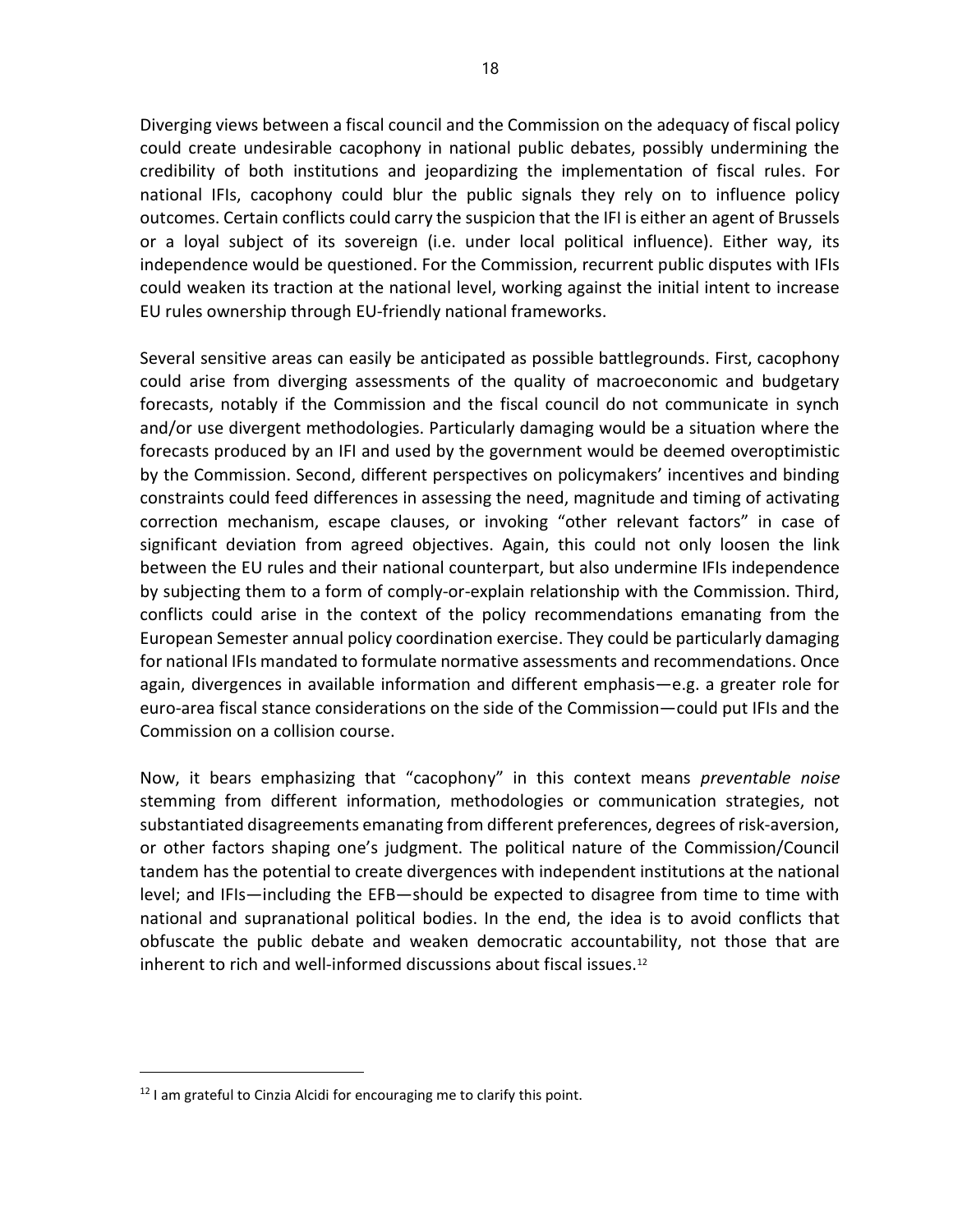#### C. Evidence

While conceptually plausible, there is only anecdotal evidence about the concrete relevance of these coordination issues, and the extent to which they can undermine the role of IFIs in EU fiscal governance. On the lack of harmonized practice, the EFB (2018) noted significant differences in the remit and constraints faced by IFIs in critical areas such as the preparation of macroeconomic and budgetary forecasts, the timing and coverage of IFI assessments, and their access to information. This results in varying levels of IFI activity, with certain institutions remaining largely silent regarding the implementation of fiscal rules and the related compliance risks, while others are more vocal, although not necessarily effective.

On the risk of cacophony, the EFB (2018) noted information asymmetries between the IFIs and the Commission and identified as a "coordination issue" the fact that IFIs were not directly involved in discussions between the Commission and national governments. Whether this would be desirable or even feasible is not the point. The fact is that conditions are in place for IFIs and the Commission to create unhelpful noise in the public debate. Jankovics and Sherwood (2017) provide one clear example of cacophony that could be symptomatic of more to come. In a November 2016 report, the Irish IFI had pointed out a risk of noncompliance with the EU expenditure benchmark, only to be sternly reminded by the Finance Minister that the Commission had already deemed the expenditure plans in questions "broadly compliant with the SGP."

#### IV. COORDINATION AND ITS FORMS

The potential coordination failures discussed above are significant. Should they materialize on a regular basis, the EU would not draw the full potential of the 2010 reform of fiscal governance, and at the national level, many IFIs could be perceived as part of the noise around fiscal issues, with a clear risk to fall into irrelevance. This section first discusses desirable forms of coordination, noting that they involve a horizontal and vertical dimension. We then turn to a brief discussion as to how such coordination could be organized concretely.

#### A. Forms of Coordination

Policy coordination can take many forms. At one end of the spectrum, decisions are explicitly centralized. At the other end, players exchange relevant information about their respective objectives and constraints based on a common understanding of spillovers and interdependencies, the hope being that cooler (and better-informed) heads prevail before a preventable conflict erupts. The choice for a specific coordination model is dictated by the trade-off between the intensity of spillovers (and/or scale economies associated with centralization) and the preferences of each player. For instance, monetary policy was centralized because the spillovers from misaligned exchange rates and egoistic monetary policies were too strong to be compatible with a single market; but tax policies, which are distributive by nature and close to national politics remained in national hands, subject to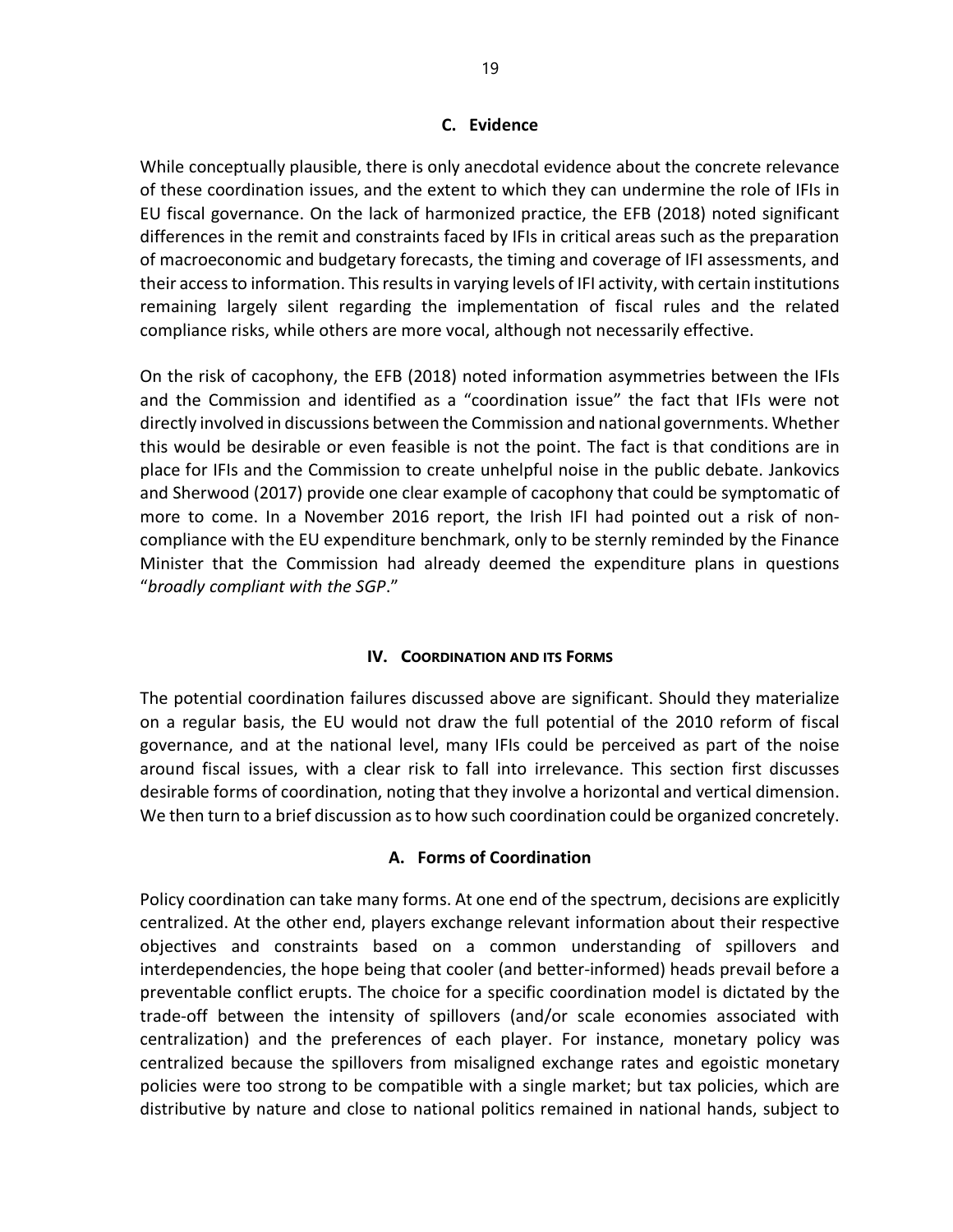more limited harmonization. Sometimes also, national sensitivities are so acute that policies that should be centralized by virtue of any rational economic argument remain hopelessly national: defense is a case in point.

In the case of EU IFIs, the terms of the trade-off unambiguously call for soft forms of coordination. First, national anchorage is paramount. Effective IFIs must be as local as fiscal politics. At the same time, they must be fiercely independent to be credible and audible in the national public debate. Thus, perceived pandering to either national politics or the central agenda of EU institutions would be toxic for any IFI.

Second, given the nature of the link between IFI activities and fiscal policy outcomes, conflict avoidance or mitigation can go a long way through soft forms of coordination, including regular and structured information sharing, benchmarking (e.g. in terms of distance from best practice), and peer pressure. Because a central function of IFIs is to shape the public debate on fiscal issues, substantiated disagreements are inherent to any debate, and coordination should not mean suppressing disagreements altogether. The bottom line is that mitigating coordination failures could be done by establishing explicit channels of information exchanges and by forging a consensus on aspects of international best practice that EU IFIs should aim at.

Two dimensions of coordination are relevant and should be made mutually consistent. First, information should flow vertically between each national fiscal council and the Commission, to the benefit of both institutions. Unless obvious confidentiality issues arise—such as for certain micro-simulations models of tax revenues or market-sensitive material on debt management strategies—all information deemed relevant for effective fiscal oversight should be shared. Preventing major informational asymmetries between the two institutions is indeed essential to reduce the risk of cacophony.<sup>13</sup> Bilateral memorandums of understanding could govern the timing and contents of such regularly scheduled exchanges. Lower-frequency and more ad-hoc dialogue on methodologies and approaches could also be organized to further reduce the risk of cacophony. For instance, the Commission could clarify how it implements surveillance of the country in the context of the fiscal governance framework, whereas the Commission's own oversight work could benefit from the council's deeper knowledge of local constraints, customized statistical methodologies, and institutional specificities.

Second, information should flow *horizontally* among IFIs. With many new institutions taking on key responsibilities in a complex governance system, there are obvious benefits to disseminating good working practices both as regards internal processes as well as the interactions with key stakeholders (i.e. the national government, the Commission, the general public, investors,…). Absent a centralized effort to further harmonize the role of IFIs,

 $13$  One would presume that the Irish example of cacophony mentioned earlier could have been avoided had an open discussion about the expenditure benchmark taken place between the IFI and the Commission staff.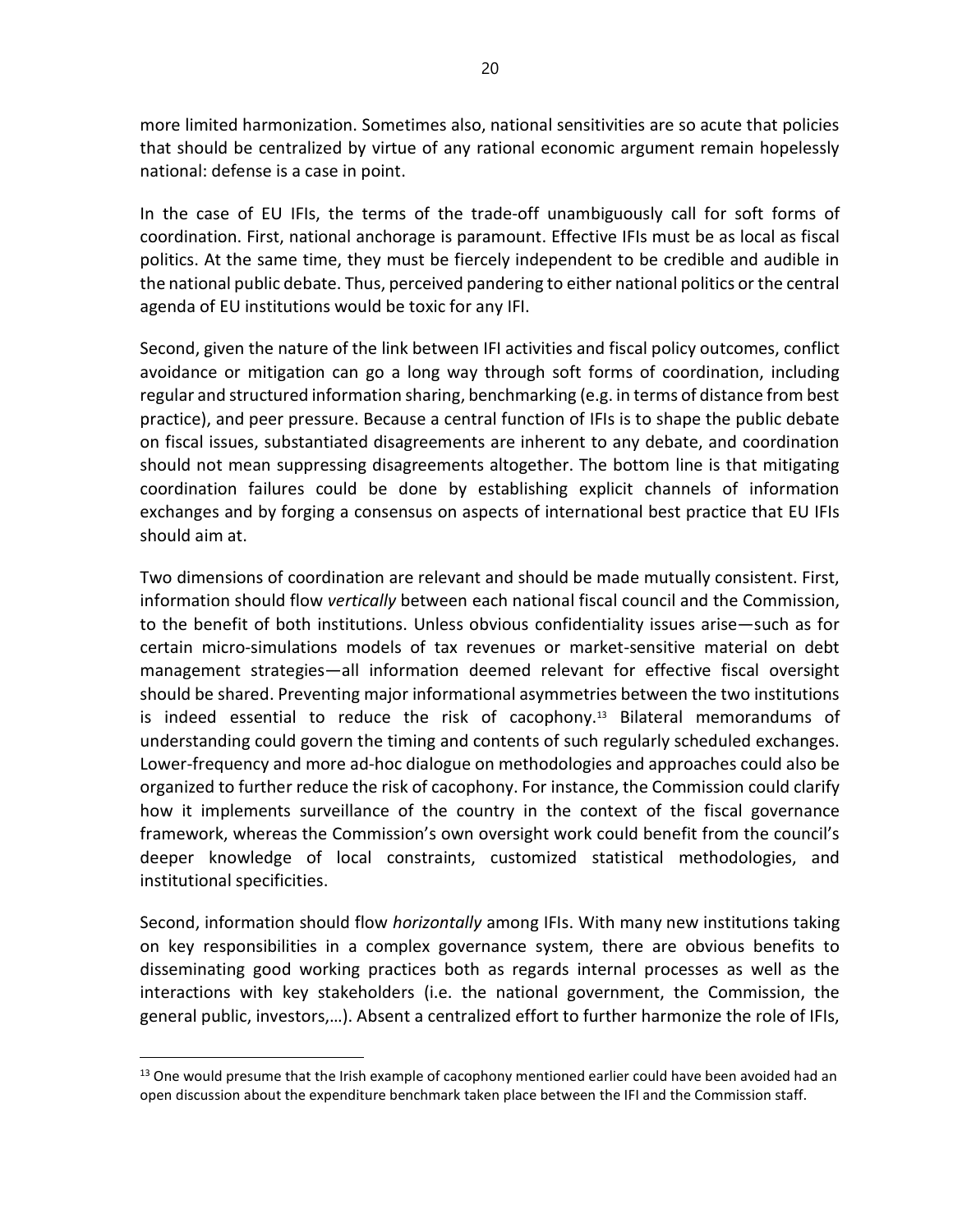a network gathering all officially recognized independent bodies could offer a formal forum for such exchanges, and beyond that, a venue for sui generis peer pressure (emulation) and for benchmarking good practice in the specific context of EU (Calmfors and Wren-Lewis, 2011).

The overall consistency of the system would require regular dialogue between IFIs as a group and the Commission. This is where the EFB could facilitate coordination, acting as a neutral umpire to organize regular engagement with the Commission. Through these interactions, IFIs could provide first-hand, granular advice on ways to plug eventual gaps in the national leg of the fiscal governance framework, including the possible need for centrally-driven harmonization of IFIs' remits, operational independence (including resources), and modes of engagement with national governments. Beyond suggesting institutional reforms, the group could also share common problems encountered in the implementation of budgetary surveillance and bring it to the Commission's attention.

That said, there is only so much dialogue, information sharing, and peer pressure can do. One specific area that may call for somewhat "harder" forms of coordination concerns formal recommendations to national governments. Not all IFIs issue such recommendations and they may not necessarily overlap with those prepared in the context of the European Semester. However, it is not hard to imagine that conflicting or sufficiently differentiated recommendations to national governments could weaken their traction on policymakers. Given the rather low take-up of recommendations issued at the end of the European Semester (Darvas and Leandro, 2015) and the need for many new IFIs to establish credibility, avoiding ex-ante divergences on recommendations would seem particularly important. This may require the IFI and the Commission to agree ex-ante on a division of labor in the formulation of such recommendations or on a rule specifying the circumstances in which one institution must align its fiscal recommendations on the other. Of course, should the Council ultimately choose not to follow the agreed recommendations submitted by the Commission, conflict could still arise, but its genesis would be transparently political.

To conclude, Table 1 disaggregates coordination issues by task typically assigned to IFIs. As their remit can vary depending on the source of deficit bias they are expected to tackle, the extent and nature of the vertical dialogue with the Commission would have to be tailored to each country.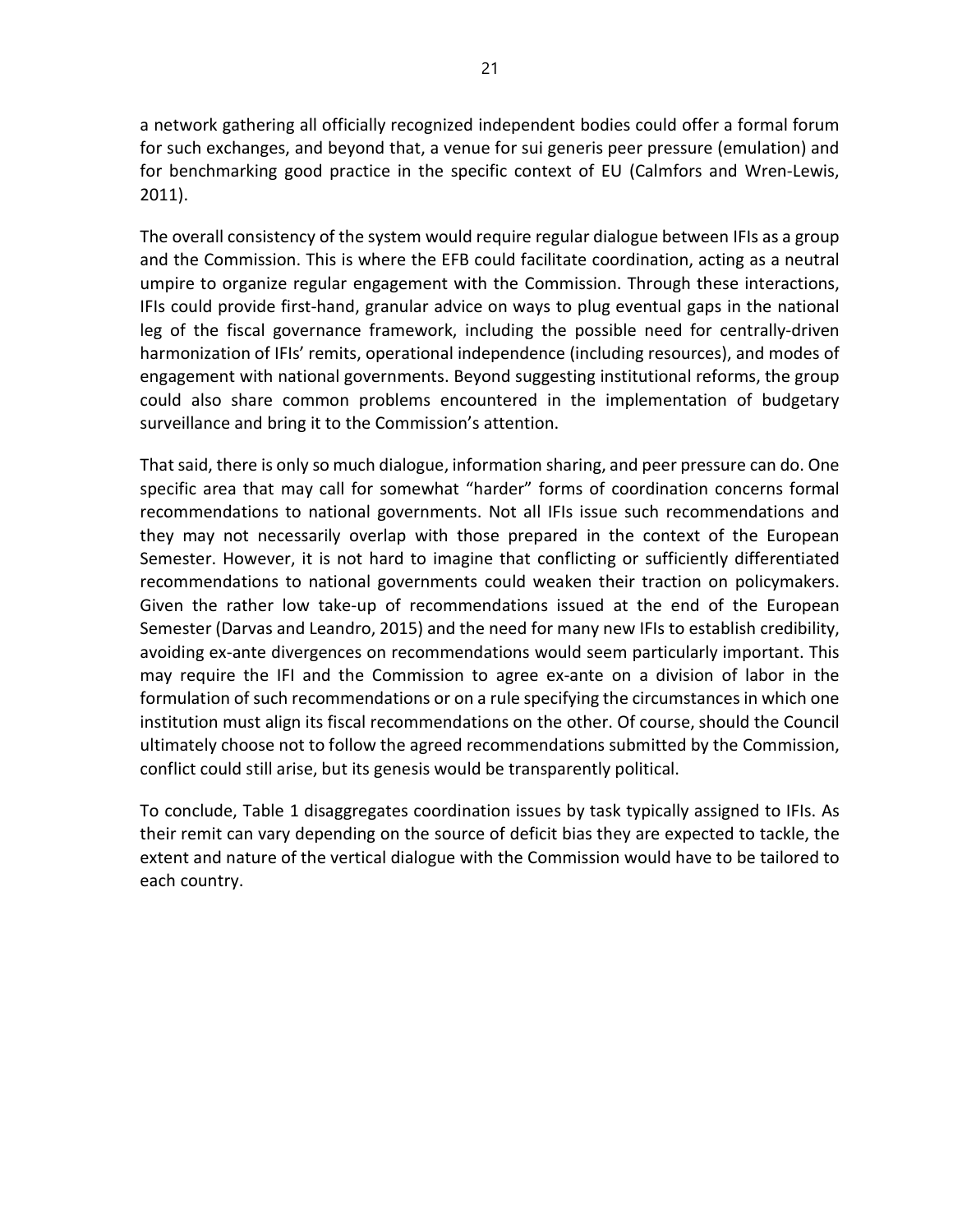| <b>Cause of deficit bias</b>         | Task of IFI                           | Coord, failure                               | <b>Goal of coordination</b>                                                                         | Form of coordination                                                                 |
|--------------------------------------|---------------------------------------|----------------------------------------------|-----------------------------------------------------------------------------------------------------|--------------------------------------------------------------------------------------|
| Growth optimism                      | Make/assess forecasts                 | Low capacities<br>Cacophony                  | Funding guarantees<br>Sharing information (data, models, etc)                                       | Centralized (Directive?)<br>Vertical dialogue                                        |
| Uncertain competence                 | Oversight/analysis<br>Recommendations | Cacophony<br>Different<br>from<br>Semester   | Explain judgments.<br>Converge (division of labor)                                                  | Vertical dialogue<br>Vertical negotiation                                            |
| <b>Fiscal illusion</b>               | Sustainability analysis               | Low capacities<br>No engagement<br>Cacophony | Funding guarantees<br>Effective comply/explain; hearings<br>Sharing information (data, models, etc) | Centralized (Directive?)<br>Horizontal dialogue (peer pressure)<br>Vertical dialogue |
| Impatience/electoral<br>uncertainty  | Oversight/analysis<br>Recommendations | Cacophony<br>Different<br>from<br>Semester   | Explain judgment<br>Converge (division of labor)                                                    | Vertical dialogue<br>Vertical negotiation                                            |
| Common-pool/budget<br>Centralization | Oversight/analysis                    | Cacophony                                    | Converge on fiscal space assessment.                                                                | Vertical dialogue                                                                    |

#### Table 1. IFI Coordination in the EU: A Granular View

#### B. Status Quo and Way Forward

Some elements of the cooperative system envisaged above are already in place, at least in embryonic form. As regards horizontal coordination, the idea of creating a platform for regular exchange of views and forging common views on joint areas of concern has already materialized. In fact, two overlapping networks exist. The EU network of Independent Fiscal Institutions was created by a signed agreement in September 2015. It is voluntary, selforganized and open to all IFIs operating in the EU. The Network usefully pools analytical capacities from its members to produce short pieces that include (i) an analysis as to how IFIs perform some of their tasks (e.g. forecast endorsement), (ii) advice on further reforms of EU fiscal governance, and (iii) a position on the minimum standards IFIs should follow to be effective.

A separate network gathers the officially recognized independent bodies by virtue of EU law. It has been in place since 2013 and operates under the aegis of the European Commission, with DG ECFIN acting "as a kind of secretariat." (Jankovics and Sherwood, 2017). That second forum explicitly incorporates the vertical dimension of coordination as it provides a platform for IFIs and the Commission to engage on areas of common concern.

The third and last element of the still embryonic cooperative system is the EFB which is vaguely mandated to cooperate with national IFIs. The EFB annual report does good on that mandate by providing an informative review of how IFIs play (or do not play) their expected role in EU fiscal governance. The report also identifies areas of concern regarding the effectiveness of IFIs, such as discrepancies in information sets available to the Commission and the IFIs and the lack of vertical dialogue between IFIs and the Commission. Finally, the EFB's task to assess EC even-handedness in applying the EU framework could in principle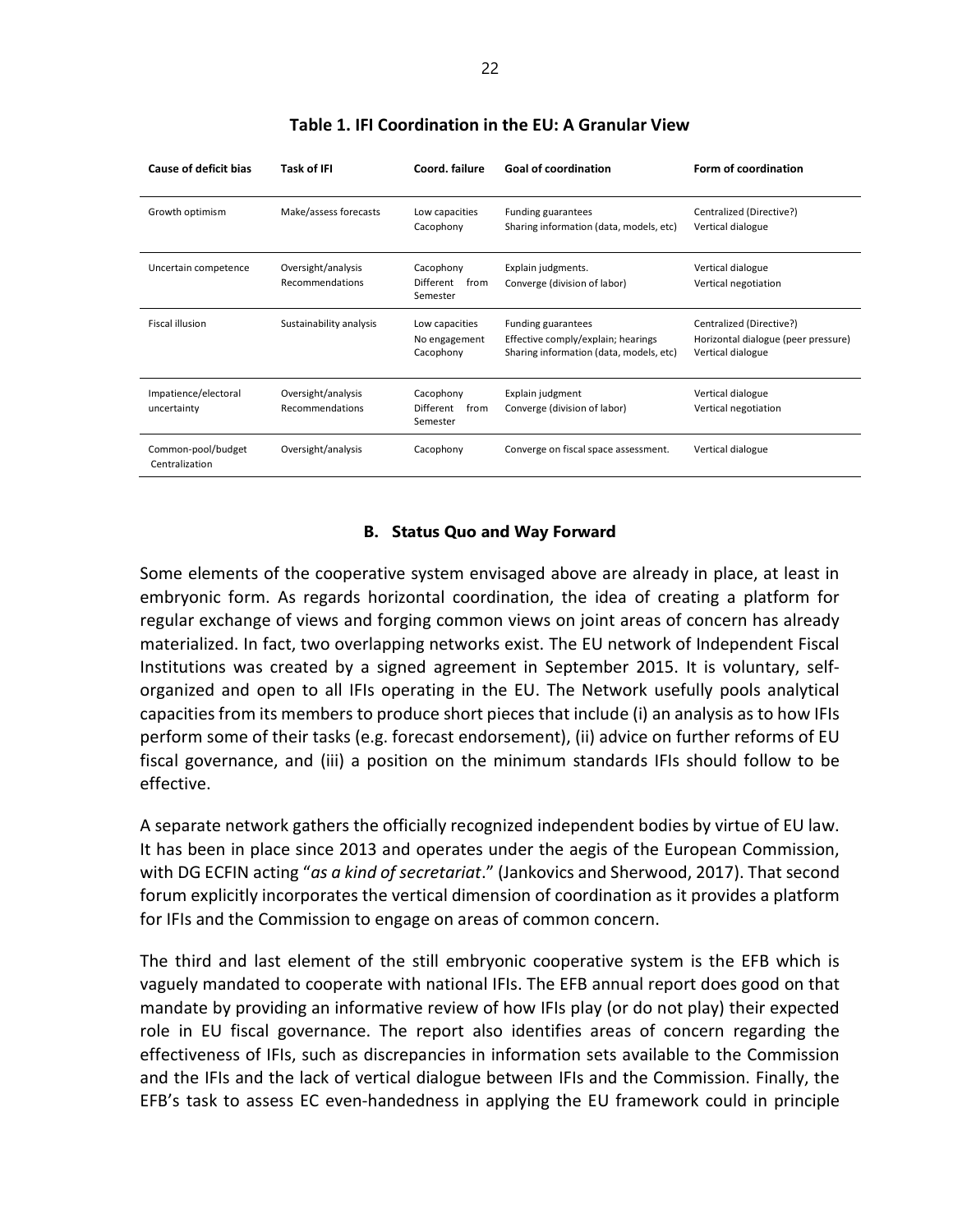discourage the Commission to pander to local politics ("because this is France"), thereby directly reducing the risk of cacophony.

While these initiatives signal awareness of the need for a more cooperative approach to the work of IFIs, the lack of coherence shows the difficulty to bring together generally new and untested institutions bound to be touchy on their independence. Most IFIs are understandably still very much focused on affirming independence from any political body, be it a national government or the Commission itself. A distinct risk, however, is that whatever arrangement is in place today can take a life of its own and stay beyond its point of objective irrelevance. It thus seems important, if not urgent, to gather energies for the common good of building and maintaining strong IFIs that effectively support commitments to sound fiscal policies.

Economic analysis has not much to say on the details of the transition towards a coherent and effective cooperative system. We would nevertheless suggest the following steps to facilitate the emergence of such a system:

- 1. A genuine cooperative regime can only emerge and thrive if players are well identified and recognize each other as peers. Thus, an EU-wide agreement on what constitutes an independent fiscal institution is a must. Today, some of the officially recognized independent bodies are not proper IFIs; and some well-established IFIs are not associated with the formal network aimed at bringing them together.
- 2. A better alignment of the EFB on best-practice IFIs would greatly facilitate its role in fostering cooperation among IFIs and between them and the Commission. Independence cannot depend exclusively on the temporary appointment of highly talented management and staff, as these come and go. Expanded responsibilities coming along with a cooperative system would also call for reconsidering EFB limited resources, including staff size and permanent management appointments. Nesting the EFB in the Commission itself is also a clear departure from best practice. Ways to plug that gap include erecting the EFB is a stand-alone body or nesting it in a non- or less political institution.<sup>14</sup>
- 3. To the extent that issues 1 and 2 can be solved, the architecture of the final system should be straightforward. First, a network of national fiscal councils (with mandatory participation of all IFIs recognized as such) would organize horizontal cooperation. Operationally, the existing EU network of IFIs has already established a significant track record and work practice that could usefully be built upon. Second, the revamped EFB could be the neutral umpire of the system, teaming up with national IFIs in their bilateral dialogue with the Commission, and enabling productive interactions between the network of national IFIs and the Commission. One could

<sup>&</sup>lt;sup>14</sup> Experience shows that the central bank or the audit court can be favorable habitats for IFIs.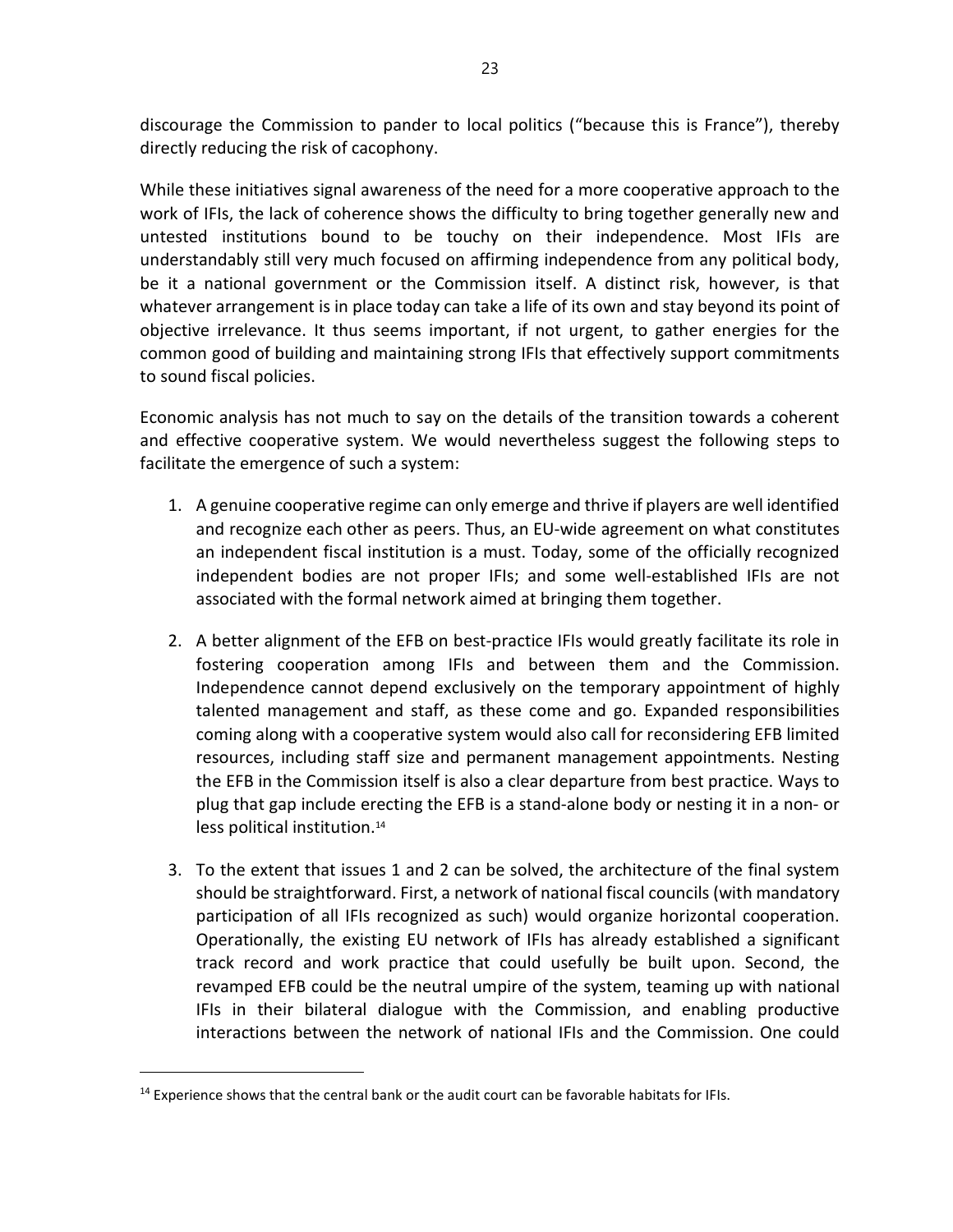think of many ways the EFB could be integrated to the network, but this is beyond the scope of this paper.

The sticking point remains the potential risk that any institutionalized network involved in structured interactions with EU political bodies could be perceived as a channel of influence of the supranational authority on national fiscal councils. Clearly, preserving IFIs' independence is instrumental to ultimately boost national ownership of fiscal policy rules. Therefore, coordination can be a win-win strategy if two main conditions are met. First, as described above, coordination itself must not be designed to tie the hands of national IFIs. Second, placing the EFB in a neutral umpire position requires aligning its architecture on best international practice.

Let us conclude by noting that the system sketched above is far more respectful of the subsidiarity principle than more ambitious proposals, such as the creation of an EU-wide fiscal council reporting directly to the European Parliament (Fatás and others, 2003). It is fully consistent with the goal of greater national ownership of fiscal rules, which is where the legitimacy of fiscal choices will ultimately sit for the foreseeable future.

#### V. CONCLUSION

We looked at the international coordination issues related to the operation of independent fiscal councils in the EU fiscal governance framework. IFIs play a central role in the reformed fiscal governance because they are expected to foster commitment to national fiscal rules designed to be consistent with the supranational standards of fiscal discipline.

Coordination issues arise because in a currency union, fiscal responsibility is a public good. Thus, IFIs should be effective everywhere, requiring harmonization in remits, tasks and capacities. Another important aspect relates to the nature of IFIs. These institutions influence policy outcomes mostly through their ability to better inform the public debate on fiscal policy. Hence, their activities overlap with regular surveillance conducted by the European Commission in the context of the European Semester and with the implementation of the Stability and Growth Pact.

We argued that without coordination among national fiscal councils and between them and the center, two risks threaten the effectiveness of EU fiscal framework. First, some IFIs might fail to strengthen government's commitments to national fiscal rules (and through them, EU standards of fiscal discipline). Second, the risk of cacophony would loom large in national public debates on the adequacy of fiscal policy, which IFIs should in principle avoid.

Explicit coordination could mitigate such risk. Both the nature of potential coordination failures and the need to preserve national ownership and IFI independence suggests that coordination should take the form of structured exchanges of information and discussions, ideally with the support of a reformed EFB. By contrast, we see no case for "hard,"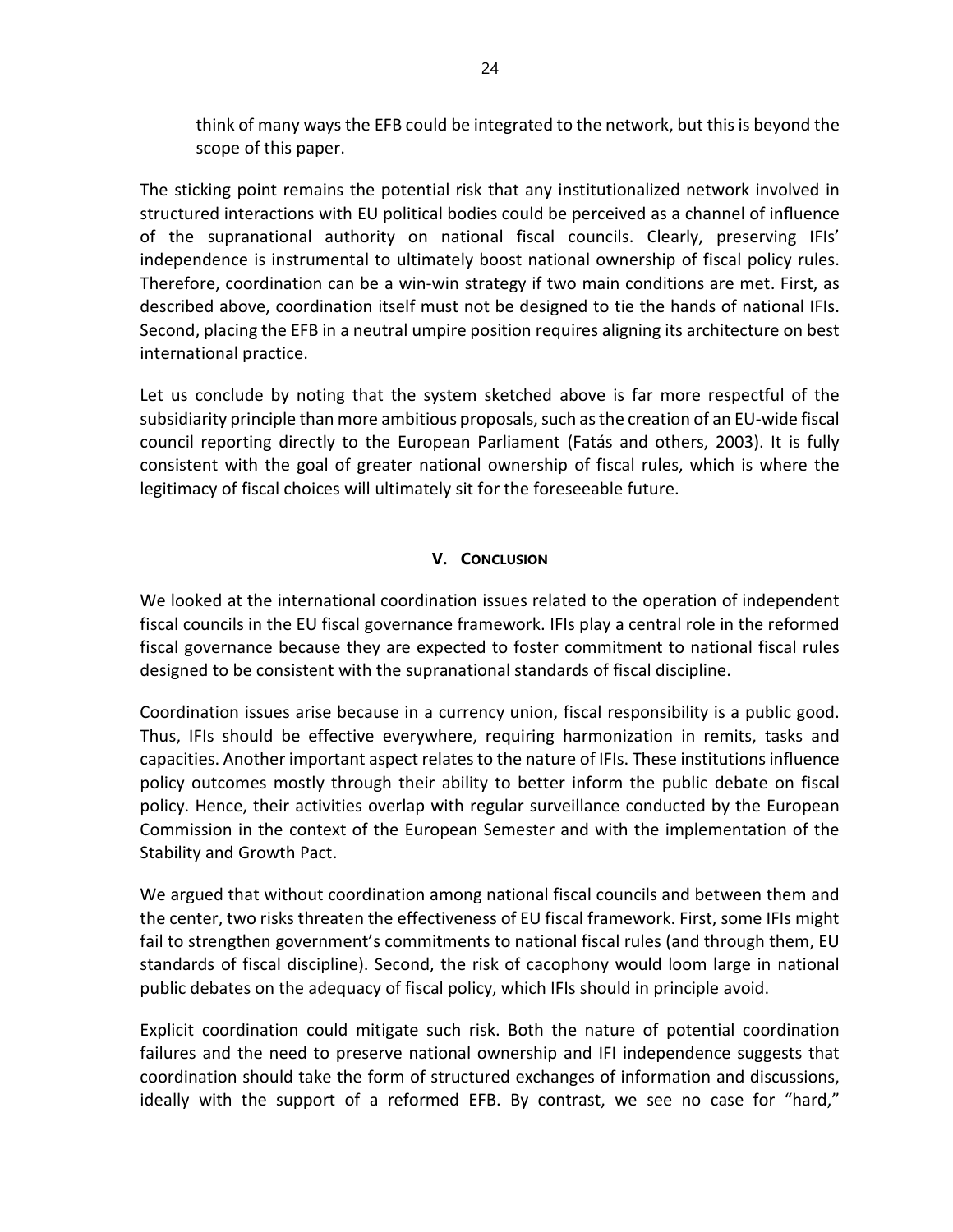institutionalized coordination aimed at muting ex-ante any divergence of views, as it would fatally undermine independence and national ownership of fiscal councils.

#### **REFERENCES**

Alesina, A. and G. Tabellini (1990), "A Positive Theory of Fiscal Deficits and Government Debt," Review of Economic Studies 57: 403-414.

Asatryan, Z., X. Debrun, F. Heinemann, M. Horvath, L. Ódor, and M. Yeter (2017), "Making the Most of the European Fiscal Board," ZEW Policy Brief No 3.

Barro, R. and D. Gordon (1983), "Rules, Discretion and Reputation in a Model of Monetary Policy," Journal of Monetary Economics 12: 101-121.

Beetsma, R., X. Debrun, X. Fang, Y. Kim, V. Lledo, S. Mbaye, and X. Zhang (2018), "Independent Fiscal Councils: Recent Trends and Performance," European Journal of Political Economy 57: 53-69.

Beetsma, R. X. Debrun, and R. SLoof (2017) "The Political Economy of Fiscal Transparency and Independent Fiscal Councils" IMF Working Paper, No 17/195, Washington, DC: International Monetary Fund.

Bénassy-Quéré, A., Brunnemeier, M., Enderlein, H., Farhi, E., Fratzscher, M., Fuest, C.,Gourinchas, P.O., Martin, P., Pisani-Ferry, J., Schnabel, I., Véron, N., Weder di Mauro, B., and J. Zettelmeyer (2018), Reconciling Risk Sharing with MarketDiscipline: A Constructive Approach to Euro Area Reform, CEPR Policy Insight 91,Center for Economic Policy Research.

Bergin, P. (2000), "Fiscal Solvency and Price Level Determination in a Monetary Union," Journal of Monetary Economics 45: 37-53.

Calmfors, L. and S. Wren-Lewis (2011), "What Should Fiscal Councils Do?" CESifo Working Papers No 3382.

Castellani, F. and X. Debrun (2005) "Designing Macroeconomic Frameworks: A Positive Analysis of Monetary and Fiscal Delegation," International Finance 8: 87-117.

Christofzik, D., L. Feld, W.Reuter, and M. Yeter (2018), "Uniting European Fiscal Rules," Working Paper No 04/2018, German Council of Economic Experts.

Combes, J-L, X. Debrun, A. Minea, and R. Tapsoba (2018), "Inflation Targeting, Fiscal Rules and the Policy Mix: Cross-effects and Interactions," The Economic Journal 128: pp. 2755-2784.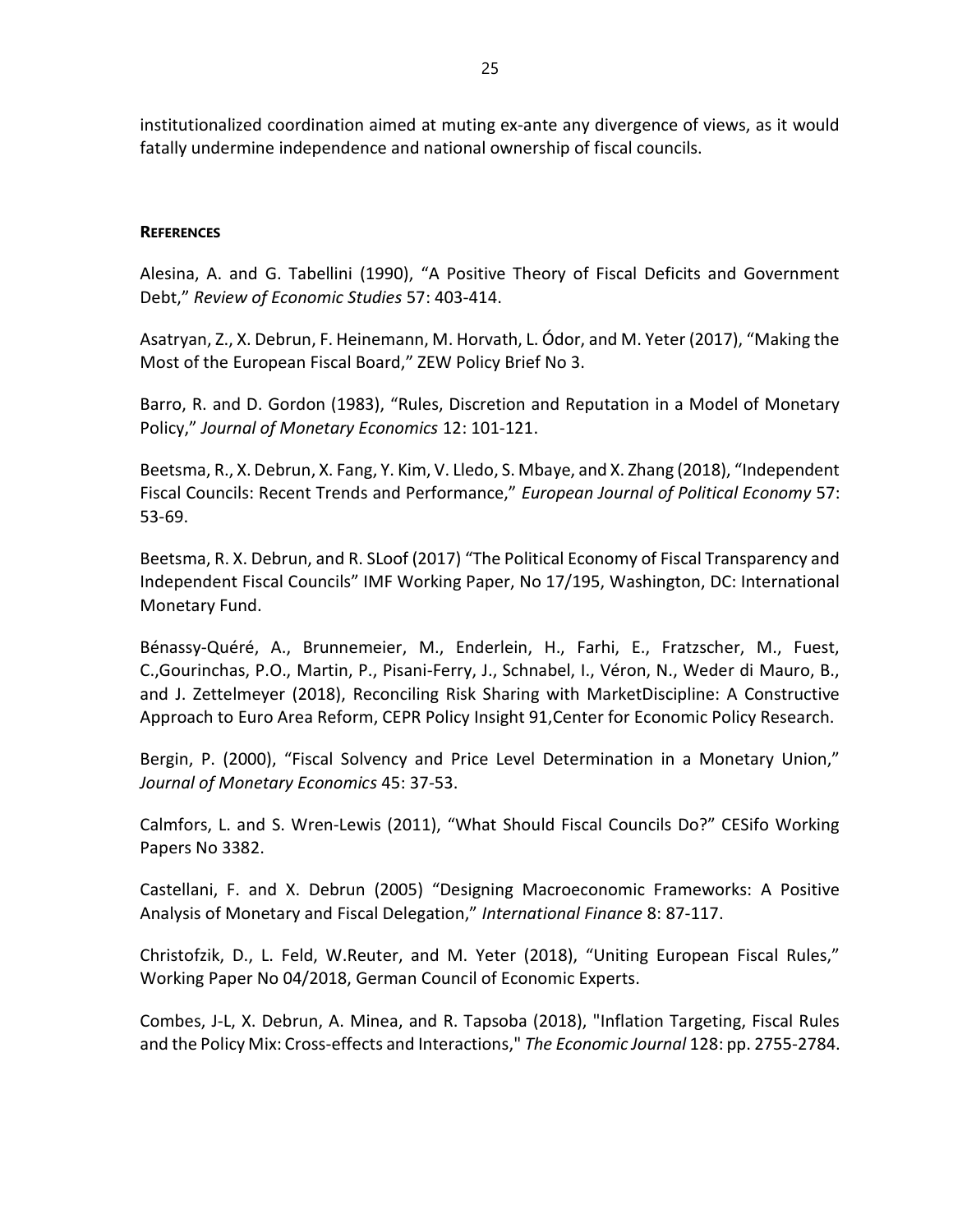Curristine, T., J. Harris, and J. Seiwald (2013), "Case Studies of Fiscal Councils: Functions and Impact," IMF Policy Paper, July.

Darvas, Z. and A. Leandro (2015), "The Limitations of Policy Coordination in the Euro Area under the European Semester," Bruegel Policy Contribution No 2015/19, Brussels: Bruegel.

Debrun, X. (2000), "Fiscal Rules in a Monetary Union: A Short Run Analysis," Open Economies Review 11: 323-358.

Debrun, X. and L. Jonung (2019), "Under Threat: Rules-Based Fiscal Policy and How to Preserve It," European Journal of Political Economy 57: 142-157.

Debrun, X., M. Gérard and J. Harris (2017), "Fiscal Watchdogs and Sound Fiscal Policy: Is the Barking Loud Enough to Tame Politicians," chapter 16 in Gaspar, V., S. Gupta and C. Mulas-Granados (eds), Fiscal Politics, (Washington, DC: International Monetary Fund).

Debrun, X. and T. Kinda (2017), "Strengthening Post-Crisis Fiscal Credibility—Fiscal Councils on the Rise. A New Dataset," Fiscal Studies 38: 667-700.

Debrun X., T. Kinda, T. Curristine, L. Eyraud, J. Harris, and J. Seiwald (2013), "The Functions and Impact of Fiscal Councils," IMF Policy Paper, July.

Deroose, S., N. Carnot, L. Pench, and G. Mourre (2018), "EU Fiscal Rules: Root Causes of its Complexity," VoxEU Column: https://voxeu.org/article/eu-fiscal-rules-root-causes-itscomplexity.

European Fiscal Board (2017), Annual Report 2017, Brussels: European Fiscal Board.

European Fiscal Board (2018), Annual Report 2018, Brussels: European Fiscal Board.

Fatás A., J. von Hagen, A. Hughes Hallett, R. Strauch, and A. Sibert (2003), "Stability and Growth in Europe: Towards a Better Pact," Monitoring European Integration No 13, CEPR, London.

Horvath, M. (2017), "European Fiscal Compact in Action: Can Independent Fiscal Institutions Deliver Effective Oversight?" CBR Discussion Paper No 1/2017, Bratislava: Council for Budget Responsibility.

Jankovics, L. and M. Sherwood (2017), "Independent Fiscal Institutions in the EU Member States: The Early Years," European Economy—Discussion Paper No 067, Brussels: European Commission.

Juncker, J-C, D. Tusk, J. Dijsenbloem, M. Draghi, and M. Schulz (2015), Completing Europe's Economic and Monetary Union, Brussels: European Commission.